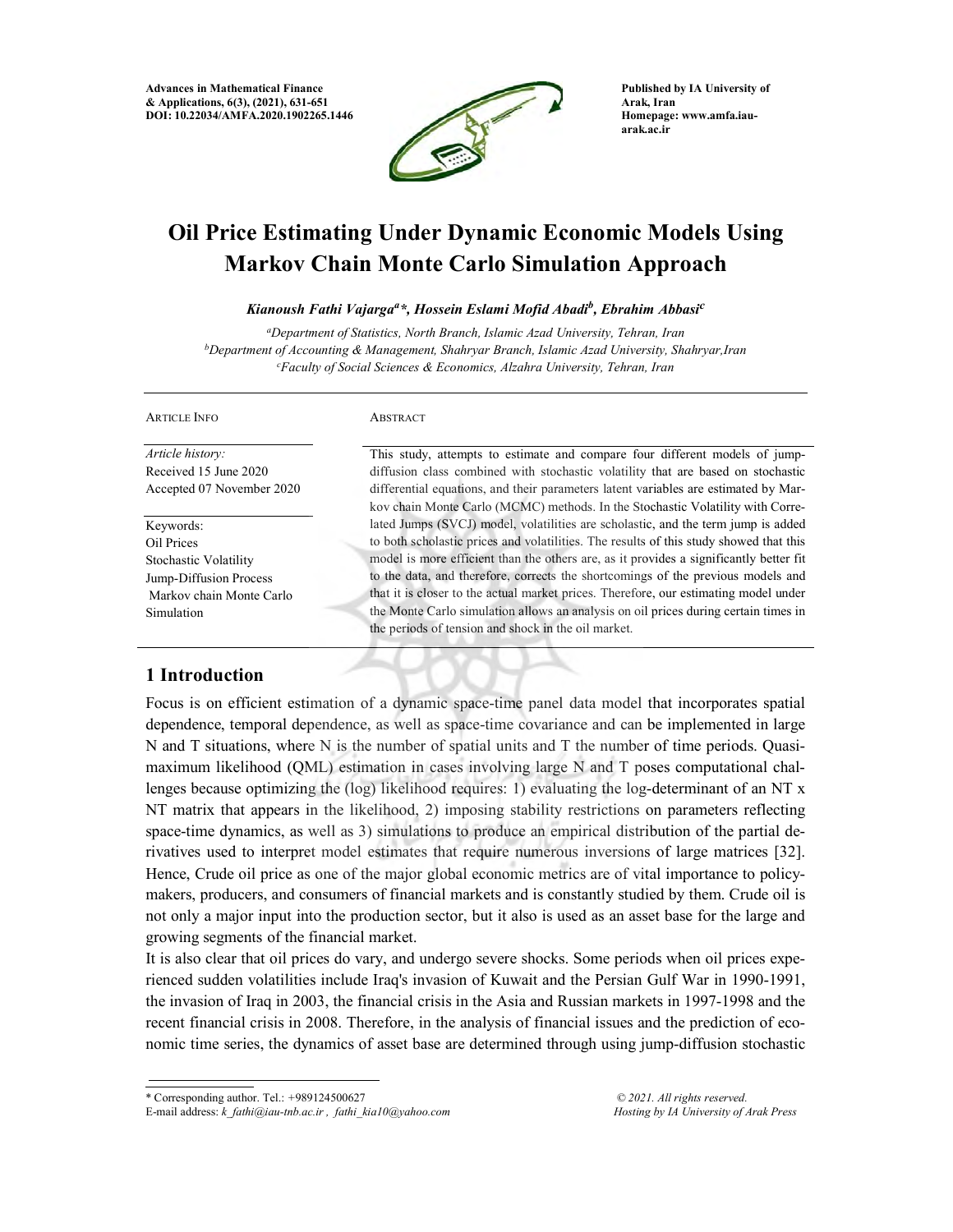differential equations. In jump-diffusion models, in addition to term "diffusion" which is a geometric Brownian diffusion model with a Wiener random process, the term "jump" is also included with a Poisson process which is dependent on the type of market and plays an important and effective role in modeling. Jump models react to and explain sudden changes in the market [1-4]. These models show high activities of small price changes using diffusion process that is of Brownian motion and persisting along the horizontal axis of behavior. It shows low activities of big price changes using jump process, and stated that the big price changes and volatilities such as sudden increase and decrease of prices are merely done through jumps. In this regard, we compare four different models based on stochastic differential equations of a certain jump-diffusion model with random volatilities. These models include pure jump-diffusion model (JD) [22], pure stochastic volatility model (SV) [21], stochastic volatility with jumps in prices (SVJ) [1], and stochastic volatility model with correlated jumps (SVCJ) where the jumps are supported in both random prices and volatilities and presented as our most common model compared against the other three jump-diffusion models.

Experimental results show that the random jumps and volatilities would not be enough to adequately show the oil prices, however, when combined to fit the data, they are significantly optimized. The only model that gives a satisfactory representation of the price series and jumps in volatilities is SVCJ model [15, 24, 25, 26]. In addition, as jump-diffusion stochastic differential equation usually has no explicit solution, we need to use numerical methods. Monte Carlo simulation approach is one of the most versatile and widely used numerical methods simulated based on random sampling for estimating parameters. Since the unknown parameters are estimated through random samples of population, obviously, according to the principle of consistency, a larger sample size will lead the estimator to a closer true value of the parameter [38, 40]. Therefore, this framework provides effective estimations on model parameters and the process of random volatilities, jump times and sizes. This method that is based on repeated calculations and random or pseudo-random numbers also helps build simulated economic models to predict changes in the price of the market.

In addition, in programming with MATLAB, listed in the appendix, directories simulation techniques that are another step of the Monte Carlo simulation algorithm, is applied and implemented for each geometric Brownian and jump-diffusion models introduced in Section 2. This provides a much better understating to the asset base dynamics through using such models. The article is therefore organized as below. Section 2, presents an introduction and description of the four models for the asset base designed to correct the shortcoming and improve the financial market model called Black-Scholes [7, 8], that is modeled under the dynamics of scholastics jumps and volatilities. Section 3 presents a numerical example in accordance with real financial markets, and discusses and analyzes oil prices during the period of intense market tensions, including the Persian Gulf War and the recent financial crisis. Then in Section 4, programming the aforementioned models based on Monte Carlo simulation in a certain period and to analyze the models, we examine and compare the simulated average prices to actual market prices. Conclusions and recommendations for further studies are presented at the end of the article.

## 2 Literature Review and Background

## 2.1 Financial Models

One of the most well-known models in the field of financial markets and financial simulations is the Black- Scholes [6, 8] model, in which the asset base price follows a geometric Brownian motion process where asset price volatility and mobility is assumed fixed, therefore the dynamic or random price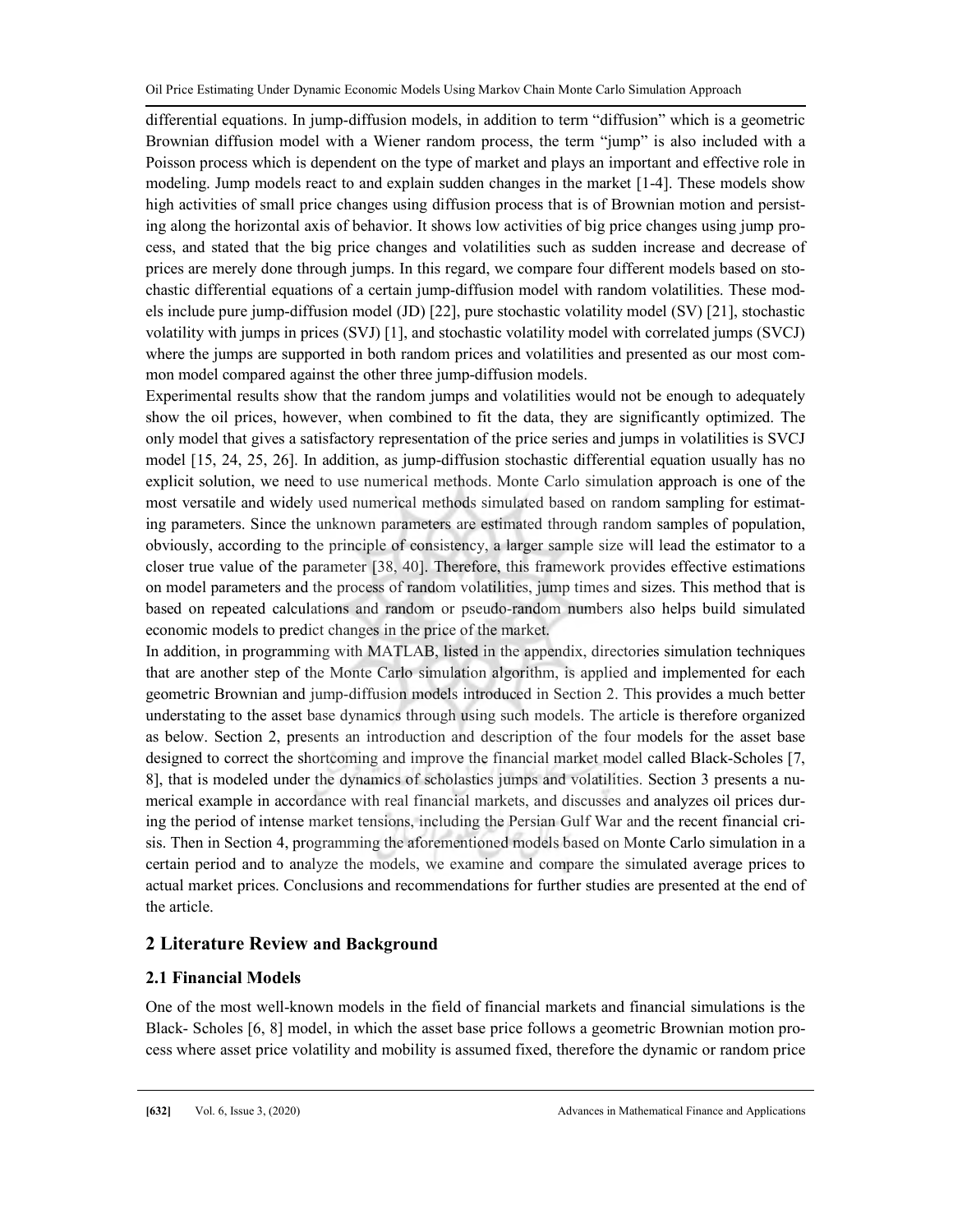changes cannot be predicted. An important issue in the study of the dynamics observed in the market is simulating the impact of events such wars, operation failures, and market crash that lead to uncertainty. They cannot be fully modeled by pure constant processes such as Brownian motion model, because the occurrence of any of such events could lead to a sudden jump in the financial markets. To solve this issue and to improve the Black-Scholes [6, 8] model, economic and financial modeling pays more attention to jump-diffusion stochastic differential equations, where in addition to the components of Brownian diffusion, the term "jump" is also included in the model for more consistency and a better explanation of the market and reaction to sudden market changes. This section of the paper introduces four different models developed from the basic Black-Scholes model, including Heston, Merton, Bates, and Stochastic volatility model with correlated jumps.

#### 2.1.1 Stochastic Volatility Model (SVM)

Understanding the stochastic properties of spot volatility is of importance for risk management in the emissions market. While the effectiveness of stochastic volatility models (with or without jumps) has been advocated by academics and practitioners in the equities market, few attempts have been made to apply them to the newly-developed commodities market governing  $CO<sub>2</sub>$  emission allowances [20]. The Heston [21] model is a type of stochastic volatility model (SV) and describes the volatility of the asset as a stochastic process rather than constant. It is a certain case of a general model with jumps restricted to zero( $df_t^s = df_t^v = 0$ ). In this process, asset prices (such as stocks, bonds, oil, etc.) follow the below diffusion process:

$$
dS(t) = S(t)(\mu dt + \sqrt{v(t)}dW_s(t))
$$
\n(1)

This process is similar to the geometric Brownian process, with the exception that it has a stochastic volatility and its instantaneous variance applies in a CIR process:

$$
dv(t) = k(\theta - v(t))dt + \varepsilon \sqrt{v(t)}dW_v(t)
$$
\n(2)

Where  $\varepsilon$ ,  $\theta$ , and  $\kappa$  are all positive and fixed,  $\theta$  is the long run average price variance,  $\kappa$  is the rate at which  $v_t$  reverts to  $\theta$ , and  $\varepsilon$  is time-dependent and determines the instantaneous variance W<sub>v</sub> and W<sub>v</sub> are the Brownian motion under the risk-neutral measure with the correlation of

 $corr[dW<sub>s</sub>(t), dW<sub>v</sub>(t)] = \rho dt$ ,

where  $\rho$  is the constant correlation parameter belonging to the interval [-1,1] that can be considered the correlation parameter between the logarithm of the asset returns and volatility of the asset base. Experimental studies have shown that in some markets such as stock market, stock prices and volatility are inversely correlated. That is to say a negative correlation exists between stock prices and volatility in short  $\rho$ <0.

Typically, the correlation parameter ρ, seems negative and it suggests that the decline in prices usually correlates with rises in volatility, sometimes referred to as "reverse effect" [7]. Negative ρ implies that the conditional return distribution (on the initial stock price  $S_t$  and volatility  $V_t$ ) skews to the left. This process (Equation 2) was initially proposed by Cox, Ingersoll, and Ross [37], for modeling the shortterm interest rate with non-negative property. In equation (2),  $\kappa(\theta - v(t))$  is called the drift rate, therefore, if  $\theta > v(t)$ , the drift rate is positive and for  $\theta < v(t)$ , the drift rate of the variance is negative. In other words, a higher or lower variance from the long-term average  $\theta$  is instantaneous and variance tends to return to its  $\theta$  value. This characteristic of the average variance is called average rate of return.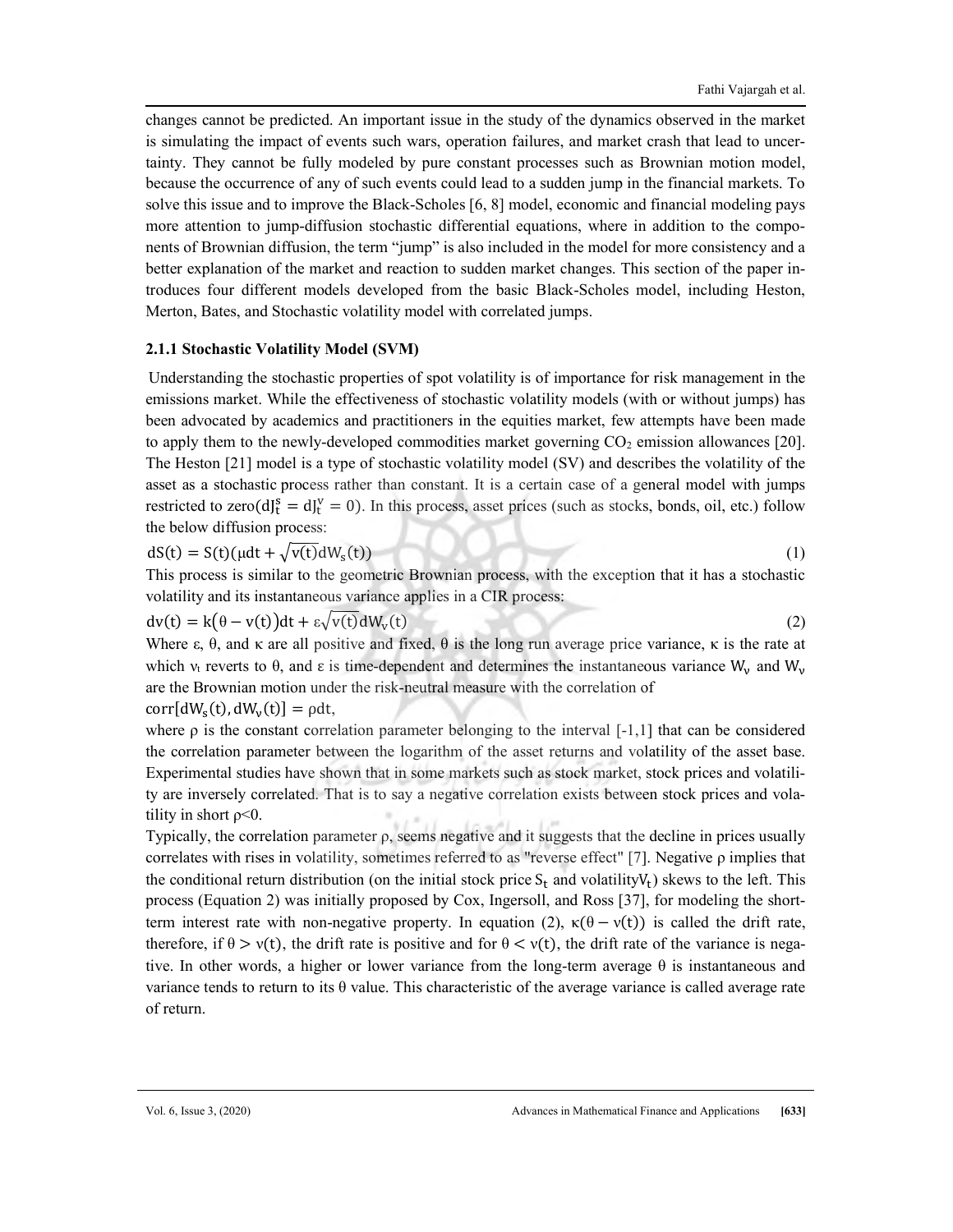#### 2.1.2 Merton's Jump-Diffusion Model (MJDM)

Unlike Brownian motion which is characterized by consistency of its sample directions, empirical evidence based on market data shows the existence of random, discrete jumps on the price movement. Given the skewness and elongation in the empirical distribution of oil price returns, Merton Jump-Diffusion model is an appropriate one for oil prices. In addition to the components of Brownian, jump-diffusion processes include processes with discrete movements. The process was first introduced by Merton [22]. In his paper, he pointed out that the empirical evidence, with the probability of one; do not support the models with continuous sample movement. He also found that jumps exist in asset prices. In addition, for more accurate pricing of derivatives, he proposed to model those prices as a jump-diffusion process rather than pure diffusion model (geometric Brownian motion process). the continuous process normally representing component of asset prices are called Wiener Process, and the component of jump are called Poisson Process by Merton. The input rate of assets data is described by a random Poisson distribution. It is assumed that the inputs are independent and distributed. Therefore, he introduced the jump-diffusion process as a combination of jump and diffusion processes. In fact, jump-diffusion process, is the Black-Scholes model plus the jump component. This process is generally shown as:

$$
X_t = \mu t + \sigma W_t + \sum_{i=1}^{N_t} Y_i \tag{3}
$$

Where, the first phrase represents the continuous part (drift and diffusion, respectively), and the third phrase shows discreteness (jump) in jump-diffusion process. Merton described the base asset price process  $S_t$  with a stochastic differential equation of the model as:

$$
dS_t = S_t - (\mu dt + \sigma dW_t + dY_t)
$$
 (4)

Where t≥0 and  $S_0 \ge 0$ .  $\mu$  are the rate of assets return (when there is no jump),  $\sigma$  is the volatility parameter, both of which are considered fixed. Also  $S_t$ - is the left limit of  $S_t$  at the time of t and describes the amount before the jump. And  $Y = \{Y_t, t \ge 0\}$  is a compound Poisson process such that:

$$
Y_t = \sum_{k=1}^{N_t} \varepsilon_k
$$
  
Therefore:  

$$
dY_t = \varepsilon_{N_t-\varepsilon_1} dN_t
$$
 (5)

Where  $N = \{N_t, t \ge 0\}$ is a Poisson process with intensity of  $\lambda > 0$ . Thus:  $dN = \begin{cases} 1, & \text{if } k \neq 0, \ (1 - \lambda dt) \text{ with the probability of } \\ 0, & (1 - \lambda dt) \end{cases}$  (7)

And  $\varepsilon_1$ ,  $\varepsilon_2$ , ... are random variables independent from N and W with the mean below:  $\kappa = E(\varepsilon_i) < \infty$  (8)

Suppose the time for jump 1k for the Poisson process N is shown by  $\tau_{\kappa}$ , therefore, the size of the innum for the arguments  $X$  is: jump for the process Y is:

$$
\Delta Y_{\tau_{k}} = Y_{\tau_{k}} - Y_{\tau_{k}^{-}} = \varepsilon_{k} \tag{9}
$$

Where  $\tau_{\kappa}$  is  $\kappa \in \{1,2,...\}$ . Where the  $\kappa$  growth is

$$
\Delta S_{\tau_{\kappa}} = S_{\tau_{\kappa}} - S_{\tau_{\kappa}^{-}} = S_{\tau_{\kappa}^{-}} \Delta Y_{\tau_{\kappa}} = S_{\tau_{\kappa}^{-}} \varepsilon_{\kappa}
$$
\n(10)

$$
S_{\tau_{\kappa}} - S_{\tau_{\kappa} -}} = S_{\tau_{\kappa} -} \varepsilon_{\kappa} S_{\tau_{\kappa}} = S_{\tau_{\kappa} -} (1 + \varepsilon_{\kappa})
$$
\n(11)

\nTherefore,

$$
\frac{S_{\tau_{\kappa}}}{S_{\tau_{\kappa^{-}}} } = (1 + \varepsilon_{\kappa}) \tag{12}
$$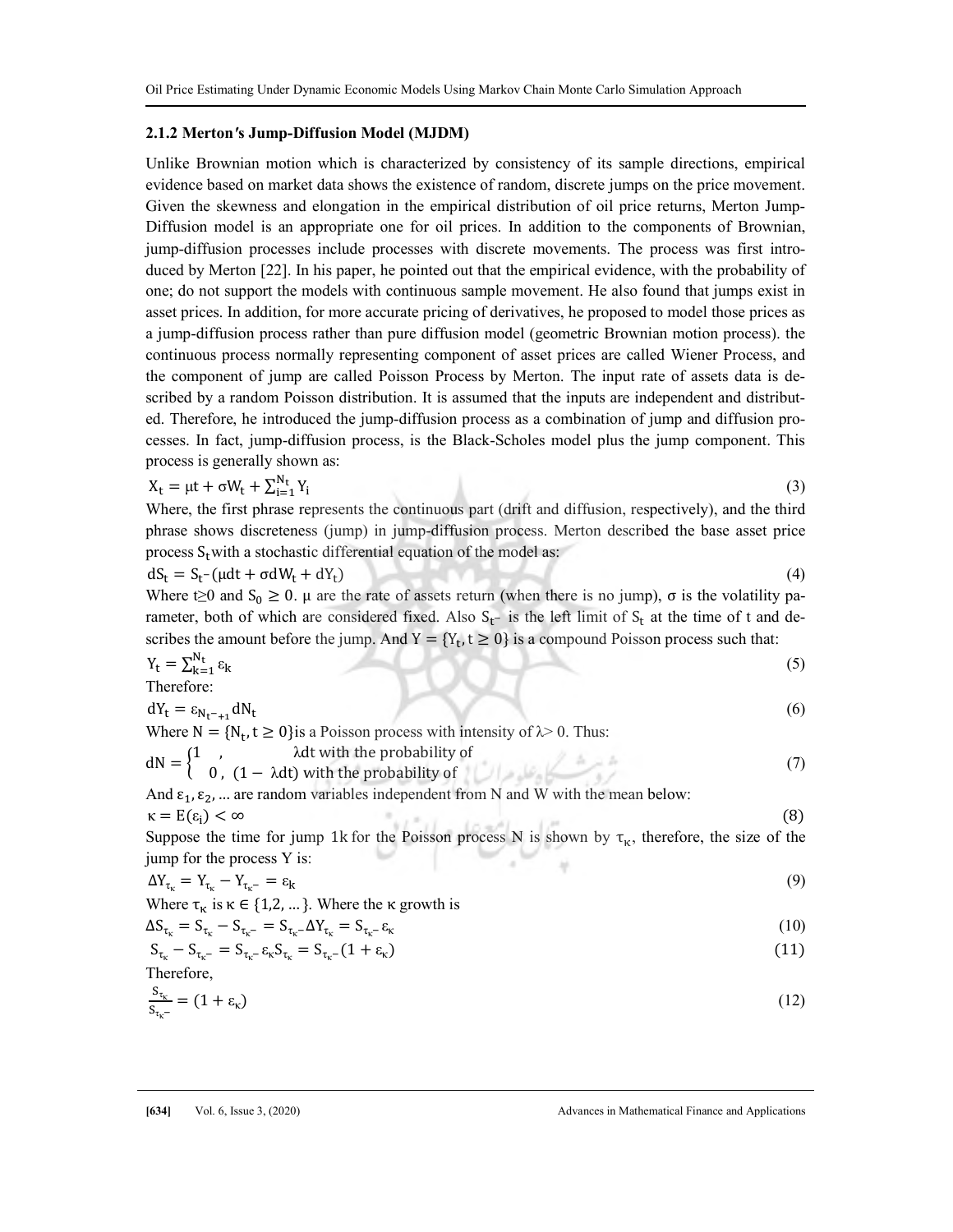Where S is the jump rate at the time of t. In order to have a nonnegative S, we assume that  $\varepsilon_{\kappa} \ge -1$ . In average, we learn that the jump rate in nonnegative according to equations (7) and (8) for all  $\kappa \in$  $\{1,2,...\}$  is non-negative, thus:

$$
Y_t = \sum_{k=1}^{N_t} \varepsilon_k \tag{13}
$$

Merton considered the distribution of jump rate κ as my log-normal. Then, according to equations (4), (6) and (11):

$$
dS = S[\mu dt + \sigma dW_t + (Y - 1)dN]
$$
\n(14)

In some cases, assuming  $\kappa = E(\epsilon_i) = E(Y - 1)$  the mean returns is used as:

$$
dS = S[\mu dt + \sigma dW_t + (Y - 1)dN]
$$
\n(15)

This means that if  $\kappa$  is larger than  $\frac{\mu}{\lambda}$  negative coefficient for dt indicates a descending trend for the asset price and if  $\kappa$  less than  $\frac{\mu}{\kappa}$  the asset base price moves above the average. If  $dN = 0$ , then  $\lambda = 0$ . Therefore, the Black-Scholes model (with no jumps) is achieved. The stochastic differential equation considered by Merton for the price of crude oil (16),  $S_t$  is the crude oil price,  $\mu$  the instantaneous expected return,  $\sigma^2$  is the instantaneous return variance, W<sub>t</sub> standard Wiener process with distribution  $dW_t \sim N(0, dt)$ , the price discreteness is expressed by Poisson counting N<sub>t</sub>. Shown as Y<sub>t</sub> in the independent Poisson process equation (10), where dW is independent Brownian motion and dY Poisson process, λ is the intensity of the Poisson process that describes the average number of data per unit time and expressed as  $prob[\Delta N_t = 1] = \lambda dt$  and  $prob[\Delta N_t = 0] = 1 - \lambda dt$ . When skewed data is inputted, jumps crude oil price moves from  $S_t$ - toward  $S_t = YS_t$ - 0 and  $\kappa \equiv E(Y - 1)$  where  $(Y - 1)$ is the random variable percentage change in oil prices in case of an Poisson and E is the operator of hope on the random variable Y. The size of the jump  $\varepsilon_t$  is dependent from  $W_t$  and  $N_t$  and it is assumed that contains  $\epsilon_t \sim N(\beta, \sigma^2)$ . The  $\sigma dW$  is the instantaneous return of the normal price volatilities and dY describes the irregular price volatilities. If  $\lambda = 0$  then the dynamic performance is the same as that of Black-Scholes and Merton [35]:

$$
\begin{cases} dS_t /_{S_t} = (\mu - \lambda \kappa) dt + \sigma dW_t \qquad \text{No Poisson entry} \\ dS_t /_{S_t} = (\mu - \lambda \kappa) dt + \sigma dW_t + (Y - 1) dN_t \qquad \text{In case of Poisson entry} \end{cases}
$$
 (16)

2.1.3. The Bates stochastic volatility jump-diffusion model (SVJ)

For the dynamics of the asset base, we assume that the stochastic differential equation for S follows the integration of the Merton [31] jump-diffusion process and Heston [18] stochastic volatility process. The dynamics of S under Q Martingale size follows the stochastic differential equation below:

$$
dS = (\mu - \lambda \kappa) S dt + \sqrt{\nu} S dW_1 + (Y - 1) S dN
$$
  
\n
$$
dv = \kappa_{\nu} (\theta - \nu) dt + \sigma \sqrt{\nu} dW_2
$$
\n(17)  
\nWhere:

Where;

 $\mu$  the instantaneous return of the asset base at the unit of time,

 $\nu$  the instantaneous volatility of the asset base at the unit of time,

 $W<sub>1</sub>$  Wiener process under Q. Also, the entry of Poisson jump is defined as:

$$
dN = \begin{cases} 1, & \text{and } \text{with the probability of} \\ 0, & (1 - \text{)}, \text{with the probability of} \end{cases}
$$
\n
$$
\kappa = E_{\varrho}[(Y - 1)] = \int_0^\infty (Y - 1)G(Y)dY \tag{19}
$$

Where  $G(Y)$  is the continuous probability density function for multi-step jump measurements, and Y generated by Q. In the long-term average  $\theta$  for v  $\nu$   $\kappa_{\nu}$ , average variance rate,  $\sigma$  is the instantaneous variance at time unit,  $W_2$  is the standard continuous Wiener process with  $W_1$  under Q Martingale size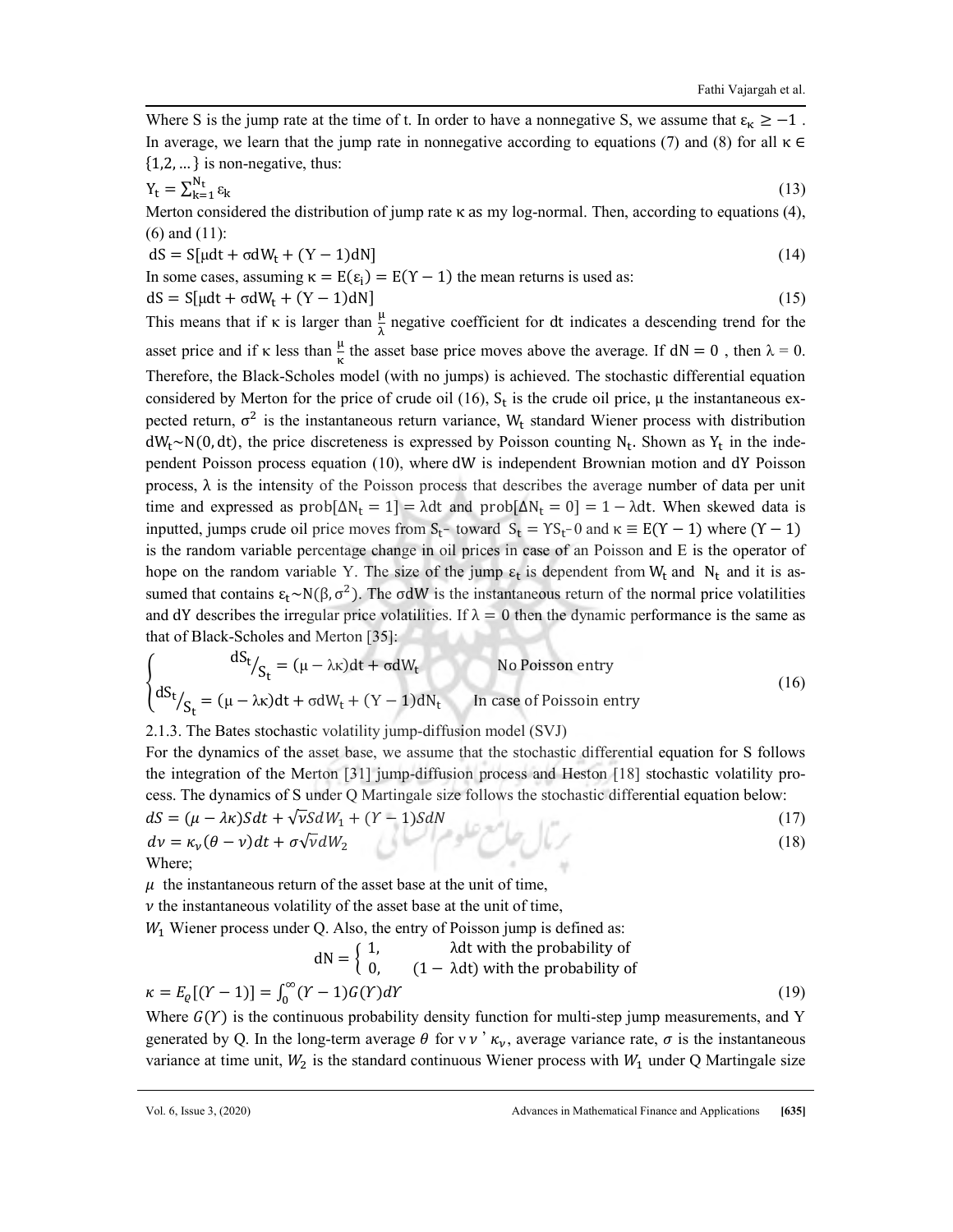where  $E[dW_1 dW_2] = \rho dt$ . It should be noted that  $dN'Y' dW_1$  and  $dW_2$  are discrete. We assume that  $r$  is the interest rate of neutral risk and the share of a compounded continuous return is at the rate of Y, where  $r$  and  $Y$  are fixed. It can be easily generalized that these functions are determined by time. As Heston, we assume that the risk of market price volatility is proportional to  $\sqrt{\nu}$  and expressed as  $\lambda_v \sqrt{v}$  where  $\lambda_v$  is fixed [2].

$$
Y - 1 = Z_t^s \sim N(\mu_y, \sigma_y^2) \tag{20}
$$

Stochastic volatility model with SVJ [2], is an extension to the model SV [18], in which stochastic jumps in prices occur. Overall,  $J_t^s$  (or  $\varepsilon_t$ ) is a pure Poisson process and∀t  $J_t^v = 0$ . It is assumed that a distributed jump sizes are as below:

$$
Y - 1 = Z_t^s \sim N(\mu_y, \sigma_y^2) \tag{21}
$$

This is a typical model, which includes integrated component in the distribution of returns. This component adds mass to the tails of return distributions. When negative  $\mu<sub>v</sub>$  implies relatively less mass in the right tail, an increase of  $\sigma_v$  adds mass to both tails, and vice versa [18].

#### 2.1.3 Stochastic Volatility Model with Correlated Jumps (SVCJ)

In Stochastic Volatility Model with Correlated Jumps (SVCJ) model expressed as stochastic volatility model with correlated jumps, jumps simultaneously affect both price and volatility. Stochastic volatility model with jumps correlated Stochastic Volatility Model with Correlated Jumps (SVCJ) that arises in this model, both price and volatility jumps at the same time it affects. In this research, as well as continuous time models for the logarithm of the spot price is as follows:

$$
dv(t) = k(\theta - v(t))dt + \sigma\sqrt{v(t)}dw^2(t) + Z_t^{\nu}dN_t
$$
\n(22)

Its general form is expressed by the following stochastic differential equation as:

$$
dS(t) = S(t)(\mu dt + \sqrt{\nu(t)}dw^{1}(t) + Z_{t}^{y}dN_{t})
$$
\n(23)

$$
dv(t) = k(\theta - v(t))dt + \sigma\sqrt{v(t)}dw^2(t) + Z_t^{\nu}dN_t
$$

Where S is the spot price, and V is random variance. Continuous dynamics is applied by two correlated Brownian motions of w<sup>1</sup>  $\vee$  w<sup>2</sup> with correlation ρ where  $E(dw_t^S dw_t^V) = \rho dt$ . In this model, volatiles undergo jumps. Jump in volatilities and prices is used by the same Poisson process with a constant intensity  $\lambda$ . In the case of a normal Poisson process  $N_t^y = N_t^v$ .  $Z_t^y$  and  $Z_t^v$  are the random jump sizes and since the jumps in Poisson process are constant in both price and volatility, jump sizes can be correlated. Where jumps in volatility has exponential distribution as

$$
Z^{Y}|Z^{V} \sim N(\mu_{Y} + \rho_{J}Z^{V}, \sigma_{Y}^{2}); \qquad Z^{V} \sim EXP(\mu_{V})
$$
 (24)

Where  $\sigma_V$  is the volatility parameter,  $\sigma_V$  is the average long-term volatility, κ controls mean reversion speed, μmeasures the expected return logarithm if there is no price jump. It should be noted that the reverse effect created for the SV base model does not apply to SVCJ as only small price changes due Brownian shocks affect the volatilities. On the other hand, big price changes caused by jumps have no effect on the volatilities in the SVJ model. The SVCJ specifications correct this shortcoming in the SVJ model. Whenever  $\rho_j$  is negative, volatilities in market crash increase. Furthermore, in this model, small changes in prices may not have a noticeable effect on volatility, while for large changes price jumps do occur (for example,  $\rho = 0$  and  $|\rho_I| > 0$ . It is also probable that this model attributes large market jumps entirely to the increases in volatility by setting the parameters in the price jump distribution,  $\mu_y$ ,  $\rho_y$  and  $\sigma_y$  to zero.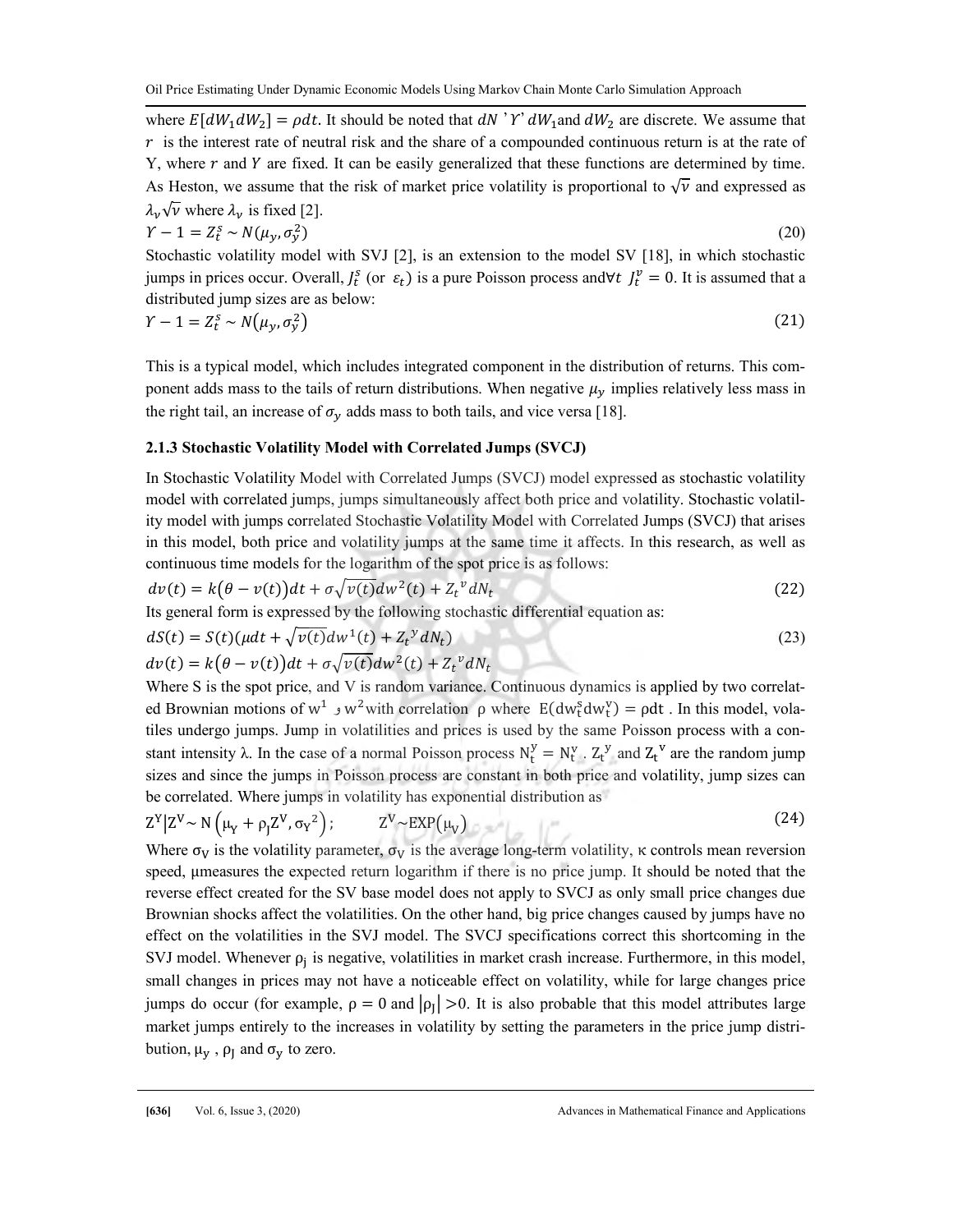# 2.2 Background of Research

Li and et al. [31], investigated the efficient of Bayesian estimation for GARCH-type models via Sequential Monte Carlo. He said that, the advantages of sequential Monte Carlo (SMC) are exploited to develop parameter estimation and model selection methods for GARCH (Generalized Auto Regressive Conditional Heteroskedasticity) style models. It provides an alternative method for quantifying estimation uncertainty relative to classical inference. Also, he said that, even with long time series, it is demonstrated that the posterior distribution of model parameters are non-normal, highlighting the need for a Bayesian approach and an efficient posterior sampling method. Moreover, he said that, efficient approaches for both constructing the sequence of distributions in SMC, and leave-one-out cross-validation, for long time series data are also proposed. Finally, he used of an unbiased estimator of the likelihood is developed for the Bad Environment-Good Environment model, a complex GARCH-type model, which permits exact Bayesian inference not previously available in the literature. Ma et al. [35], investigated the of the dual control Monte- Carlo method for tight bounds of value function under Heston stochastic volatility model. The aim of this paper is to study the fast computation of the lower and upper bounds on the value function for utility maximization under the Heston stochastic volatility model with general utility functions.

It is well known there is a closed form solution to the HJB equation for power utility due to its homothetic property. It is not possible to get closed form solution for general utilities and there is little literature on the numerical scheme to solve the HJB equation for the Heston model. In this paper we propose an efficient dual control Monte-Carlo method for computing tight lower and upper bounds of the value function. His identify a particular form of the dual control which leads to the closed form upper bound for a class of utility functions, including power, non-HARA and Yaari utilities. Finally, in this research perform some numerical tests to see the efficiency, accuracy, and robustness of the method. Moreover, the numerical results of this research support strongly proposed scheme. Le Sage et al. [32], investigated of the Markov Chain Monte Carlo estimation of spatial dynamic panel models for large samples. Theirs, used of the set forth a Markov Chain Monte Carlo (MCMC), estimation procedure capable of handling large problems, which we illustrate using a sample of T=487 daily fuel prices for N=12, 435 German gas stations, resulting in N  $x$  T over 6 million. The procedure produces estimate equivalent to those from QML and has the additional advantage of producing a Monte Carlo integrated estimate of the log-marginal likelihood, useful for purposes of model comparison. their MCMC estimation procedure uses:1) a Taylor series approximation to the log determinant based on traces of matrix products calculated prior to MCMC sampling, 2) block sampling of the spatiotemporal parameters, which allows imposition of the stability restrictions, and 3) a Metropolis-Hastings guided Monte Carlo integration of the log marginal likelihood. Also, there are provide an efficient approach to simulations needed to produce the empirical distribution of the partial derivatives for model interpretation.

Hong et al. [22], investigated the Leverage effect on stochastic volatility for option pricing in Hong Kong: A simulation and empirical study. This paper explores the importance of incorporating the financial leverage effect in the stochastic volatility models when pricing options. For the illustrative purpose, his first conduct the simulation experiment by using the Markov Chain Monte Carlo (MCMC) sampling method. Their then make an empirical analysis by applying the volatility models to the real return data of the Hang Seng index during the period from January 1, 2013 to December 31, 2017. Our results highlight the accuracy of the stochastic volatility models with leverage in option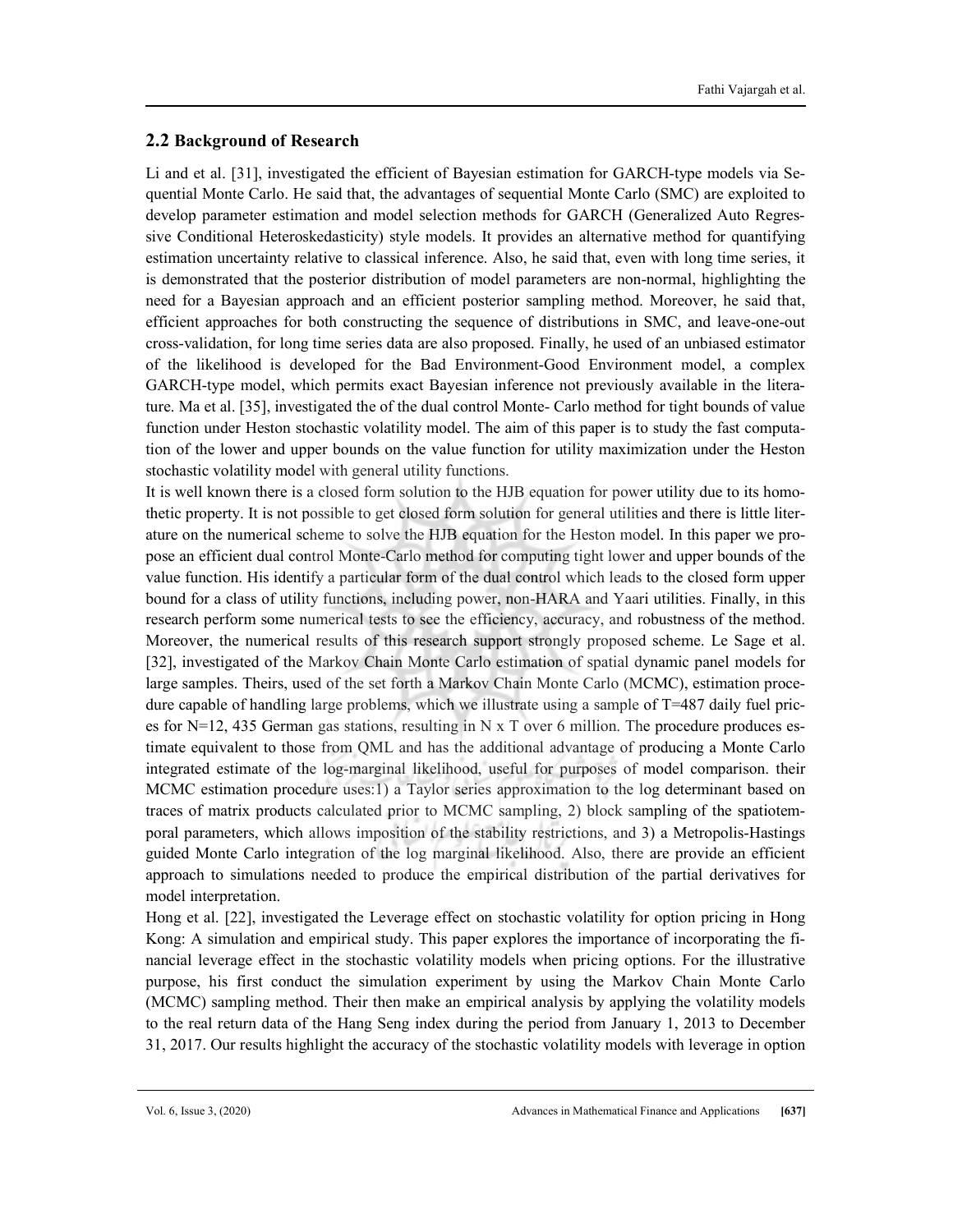pricing when leverage is high. In addition, the leverage effect becomes more significant as the maturity of options increases. Moreover, leverage affects the pricing of in-the-money options more than that of at-the-money and out-of-money options. Our study is therefore useful for both asset pricing and portfolio investment in the Hong Kong market where volatility is an inherent nature of the economy. Tsiliyannis [41], investigated the survey Markov chain modeling and forecasting of product returns in remanufacturing based on stock mean-age. He said that, Markov-chain Monte-Carlo simulation enables assessment of the efficacy of the forecasting method.

Exploiting reliable, current information, the method may provide improved estimates of product returns compared to linear models that relate returns to past levels of sales and/or returns, and utilize conventional regression, recursive least squares, or adaptive identification methods. Forecasting efficiency is higher as measured by mean or integral absolute error, and particularly so, regarding peaks and lows of the return flow. The results may be useful for enhanced acquisition of returns with reduced stock inventories and efficient planning of remanufacturing operations. Lux [35], investigated the Estimation of agent-based models using sequential Monte Carlo methods. Here his resort to Sequential Monte Carlo (SMC) estimation based on a particle filter. This approach is used here to numerically approximate the conditional densities that enter into the likelihood function of the problem. in this research, his with approximation his simultaneously obtain parameter estimates and filtered state probabilities for the unobservable variable (s) that drive(s) the dynamics of the observable time series. In this research examples, the observable series will be asset returns (or prices) while the unobservable variables will be some measure of agents' aggregate sentiment. his apply Sequential Monte Carlo (SMC) to two selected agent-based models of speculative dynamics with somewhat different flavor. The empirical application to a selection of financial data includes an explicit comparison of the goodness-of-fit of both models. Shao and et al. [39], investigated the survey of the Pricing and simulating catastrophe risk bonds in a Markov-dependent environment. He said that, at present, insurance companies are seeking more adequate liquidity funds to cover the insured property losses related to natural and manmade disasters. Past experience shows that the losses caused by catastrophic events, such as earthquakes, tsunamis, floods, or hurricanes, are extremely high. An alternative method for covering these extreme losses is to transfer part of the risk to the financial markets by issuing catastrophe-linked bonds.

In this paper, they propose a contingent claim model for pricing catastrophe risk bonds (CAT bonds). First, using a two-dimensional semi-Markov process, their derive analytical bond pricing formulae in a stochastic interest rate environment with aggregate claims that follow compound forms, where the claim inter-arrival times are dependent on the claim sizes. Furthermore, their obtain explicit CAT bond prices formulae in terms of four different payoff functions. Next, their estimate and calibrate the parameters of the pricing models using catastrophe loss data provided by Property Claim Services from 1985 to 2013. Finally, their use Monte Carlo simulations to analyze the numerical results obtained with the CAT bond pricing formulae. Kim et al. [29], investigated the stochastic volatility of the futures prices of emission allow-ances with A Bayesian approach. he said that understanding the stochastic nature of the spot volatility of emission allowances is crucial for risk management in emissions markets. hence, in this study, by adopting a stochastic volatility model with or without jumps to represent the dynamics of European Union Allowances (EUA) futures prices, estimate the daily volatilities and model parameters by using the Markov Chain Monte Carlo method for stochastic volatility (SV), stochastic volatility with return jumps (SVJ) and stochastic volatility with correlated jumps (SVCJ) models. the empirical results of this research, reveal three important features of emissions markets.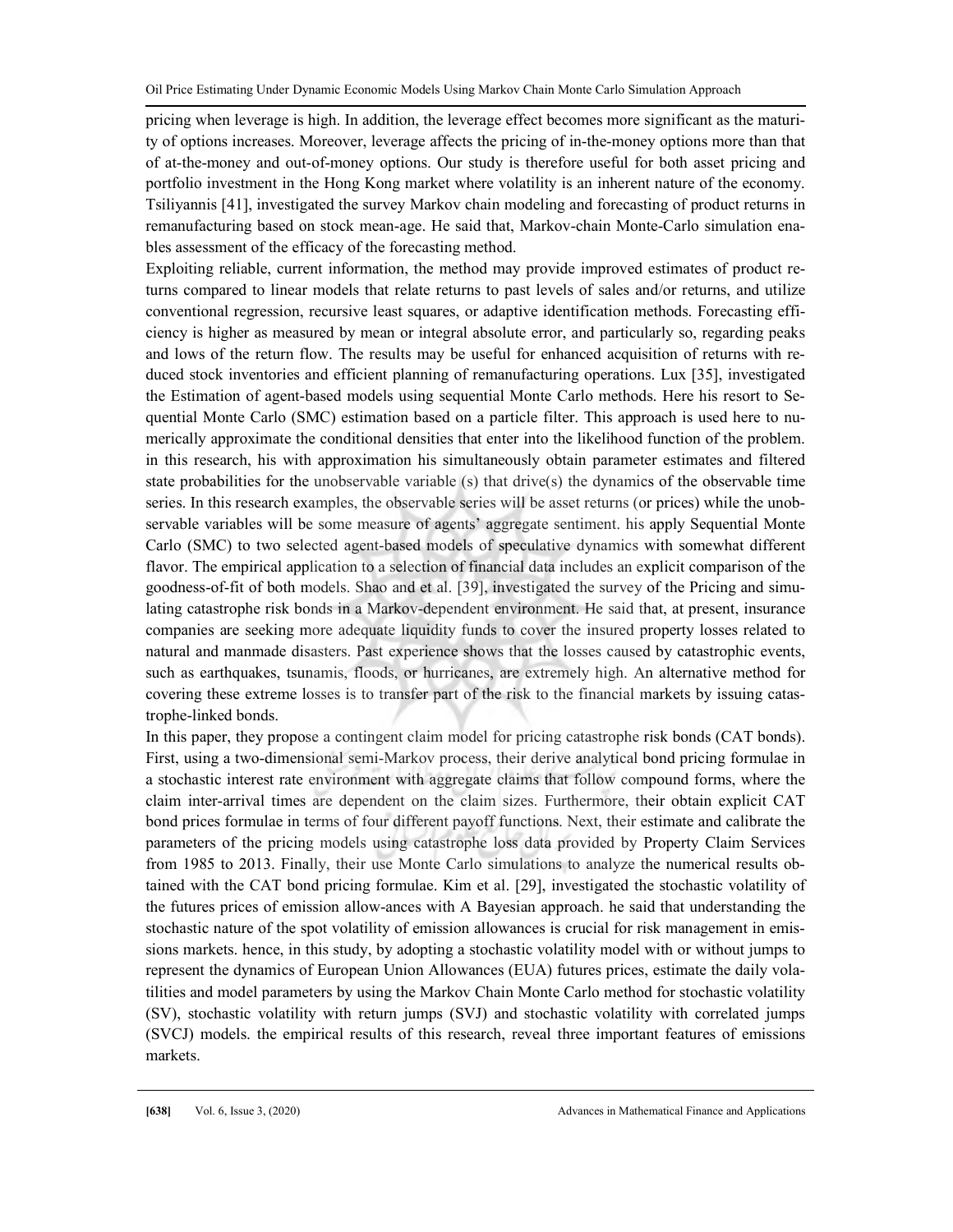First, the data presented herein suggest that EUA futures prices exhibit significant stochastic volatility. Second, the leverage effect is noticeable regardless of whether or not jumps are included. Third, the inclusion of jumps has a significant impact on the estimation of the volatility dynamics. Finally, the results shown that market becomes very volatile and large jumps occur at the beginning of a new phase. moreover, he said that these findings are important for policy makers and regulators. Lian et al. [30], investigated the State-dependent jump risks for American gold futures option pricing. In this study, they investigate the valuation of American-style options when the underlying gold futures price follows a pure diffusion structure with state-dependent jump dynamics.

Under such dynamics, the jump events are described as a compound Poisson process with a lognormal jump amplitude, and the regime-switching arrival intensity is captured by a hidden Markov chain whose states represent the economic states. Considering the different jump risk assumptions, their use the Merton measure and Esscher transform to derive risk-neutral gold futures price dynamics under an incomplete market setting. To achieve a desired accuracy level, the least-squares Monte Carlo method is used to approximate the values of American gold futures options. Our empirical and numerical results based on actual market data are provided to illustrate the importance of incorporating state-dependent jump risks when pricing American put options on gold futures. Estevez et al. [17], investigated the estimation of general equilibrium model in dynamic economies using Markov Chain Monte Carlo methods. This paper describes a general procedure to do Bayesian inference based on the likelihood evaluation of the stochastic general equilibrium models (MEGE) through Markov Chain Monte Carlo methods (MCMC). The proposed methodology involves log linearizing the model, transformed into state space form, then use the Kalman filter to evaluate the likelihood function and finally apply the Metropolis Hastings algorithm to estimate the posterior distribution parameters.

Technique is illustrated using the stochastic growth of basic model, considering quarterly data on the Venezuelan economy between the first quarter of (1984), through the third quarter of (2004). The empirical analysis made allows us to conclude that the algorithms used to estimate the model parameters work efficiently and low computational cost, the estimates obtained are consistent, that is, estimates of the predictions adequately reflect the behavior of the product, employment, consumption and investment per capita in the country. The graphs of the estimated histograms show bimodal and skewed distributions. García [19], investigated Convergence and Biases of Monte Carlo estimates of American option prices using a parametric exercise rule. This paper presents an algorithm for pricing American options using Monte Carlo simulation. The method is based on using a parametric representation of the early exercise decision. It is shown that, as long as this parametric representation subsumes all relevant stopping-times, error bounds can be constructed using two different estimates, one which is biased low and one which is biased high. Both are consistent and asymptotically unbiased estimators of the true option value. Results for high-dimensional American options confirm the viability of the numerical procedure.

The convergence results of the paper shed light into the biases present in other algorithms proposed in the literature. Longstaff and Schwartz [33], propose an algorithm for pricing American options called least-squares Monte Carlo (LSM) approach. This technique proceeds by simulating forward paths using the Monte Carlo simulation, and then performs backward iterations by applying least-squares approximation of the continuation function over a collection of basic functions. This algorithm is simple to implement within existing Monte Carlo frameworks, and has the additional advantages that the continuation functions are constructed explicitly and it is easy to calibrate to existing market prices. Based on the previously mentioned advantages, their then adopt this approach to approximate the American option prices [30]. Chib and Greenberg [14], investigated presented several Markov chain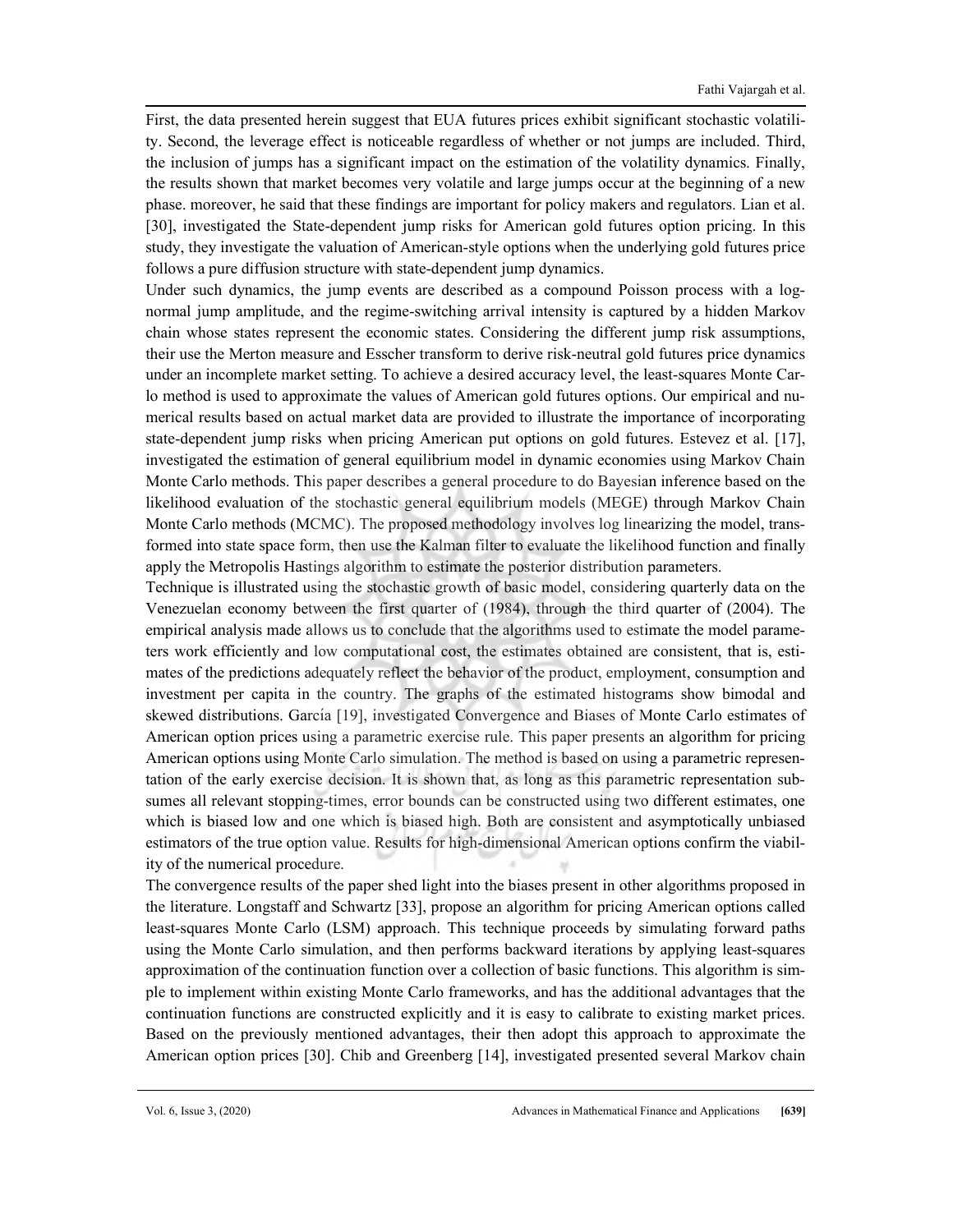Monte Carlo simulation methods that have been widely used in recent years in econometrics and statistics. Among these is the Gibbs sampler, which has been of particular interest to econometricians. Although the paper summarizes some of the relevant theoretical literature, its emphasis is on the presentation and explanation of applications to important models that are studied in econometrics. This research includes a discussion of some implementation issues, the use of the methods in connection with the EM algorithm, and how the methods can be helpful in model specification questions. Many of the applications of these methods are of particular interest to Bayesians, but also point out ways in which frequentist statisticians may find the techniques useful.

# 3 Research Methodology

## 3.1 Monte Carlo Simulation and Stochastic Differential Equation

In this simulation, we present the expected value  $E[g(X(T))]$  for a solution, X, of a known stochastic differential equation with a known function of g. In general, bipartite approximation error contains two parts: random error, and time discretization error. Statistical error estimate is based on the central limit theorem. Error estimation for the time - discretization error of the Euler method directly measures with one remained phrase the accuracy of  $\frac{1}{2}$  robust approximation. Consider the following stochastic differential equation:

$$
dX(t) = a(t, X(t)) + b(t, X(t))dW(t)
$$
\n(25)

How can the value of  $E[g(X(T))]$  be calculated on  $t_0 \le t \le T$ ? Monte Carlo method is based on the approximation of

$$
E[g(X(T))] \cong \sum_{j=1}^{N} \frac{g(\bar{X}(T; \omega_j))}{N},
$$
\n(26)

Where  $\bar{X}$  is an approximation of X, according to Euler method, the error in the Monte Carlo is:

$$
E[g(X(T))] \sum_{j=1}^{N} \frac{g(\bar{X}(T; \omega_j))}{N}.
$$
 (27)

$$
=E[g(X(T)) - g(\bar{X}(T))] - \sum_{j=1}^{N} \frac{g(\bar{X}(T;\omega_j)) - E[g(\bar{X}(T))]}{N}.
$$
\n(28)

# 3.2 Monte Carlo Estimation and Central Limit Theorem

Assume the vector  $(U_1, \ldots, U_N)$  and  $U_i \sim u([0,1]^d)$  for  $i = 1, \ldots, N$ ; the standard Monte Carlo estimation  $I$  is defined as follows:

$$
\overline{I}_f = \overline{I}_N = \frac{1}{N} \sum_{i=1}^N f(U_i)
$$
\n(29)

Regarding the law for large numbers:

$$
P\left(\lim_{N\to\infty}\overline{\mathbf{I}}_N = I_f\right) = 1\tag{30}
$$

The Variance of  $f(U)$  for the square integrable f is as follows:

$$
\sigma_f^2 = var[f(U)] = \int_0^1 \left( f(x) - I_f \right)^2 dx \tag{31}
$$

Regarding the central limit theorem: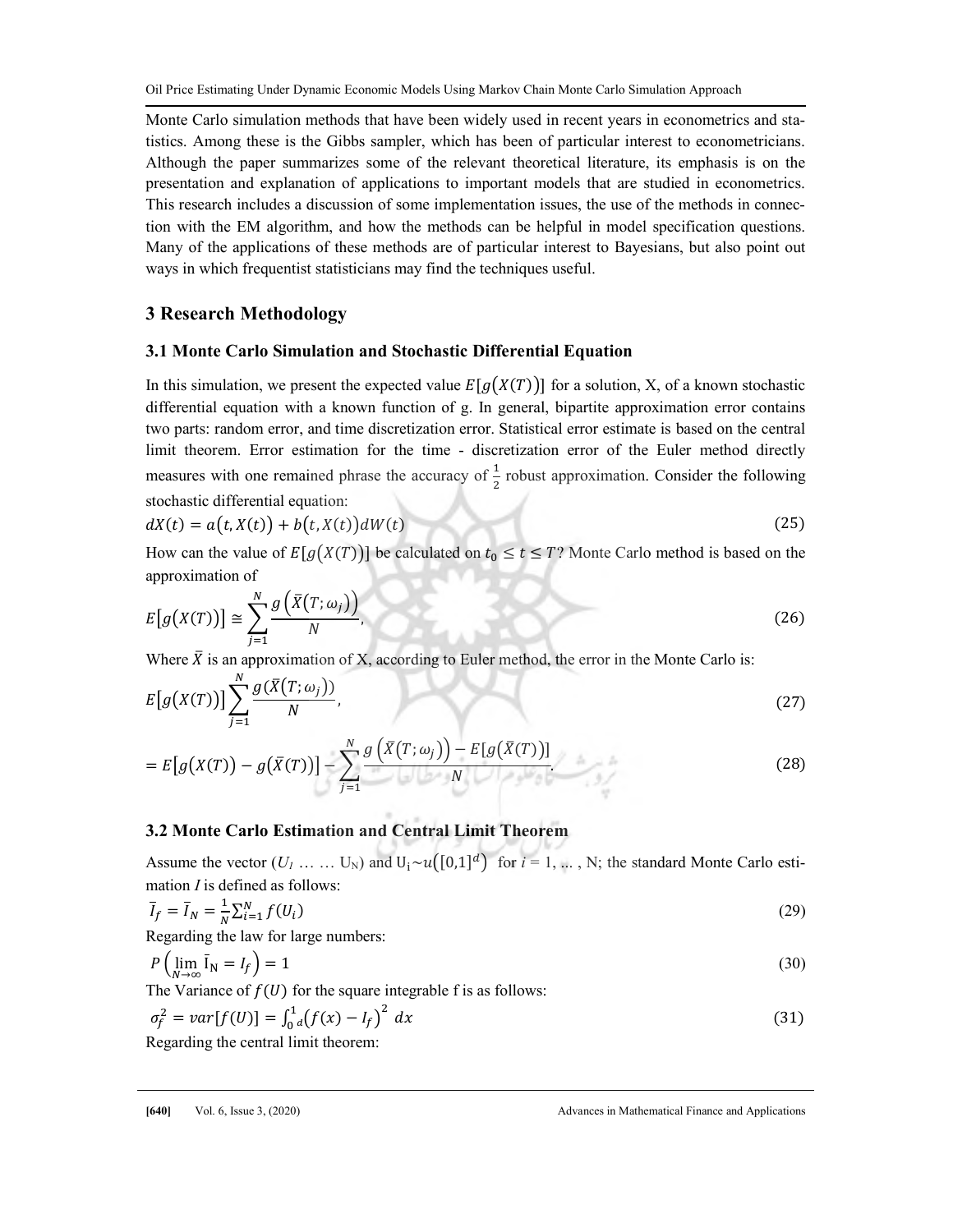$$
\overline{\mathbf{I}}_{N} - \mathbf{I}_{\mathbf{f}} \rightarrow N\left(0, \frac{\sigma_{f}^{2}}{N}\right)
$$

 $\left(32\right)$ 

# 3.3 Oil Market and Sample Data

Oil market modeling methods are categorized into three groups: structural, computational and reduced form or financial models. Although sometimes a hybrid framework encompasses more than one approach, most models usually emphasize only one methodology. The intention of these categories is not to create a formal taxonomy of oil price models, but instead to build some terminology that aids in their comparison [20]. In other word, Understanding the evolution of the oil price is important to consumers, firms and policymakers because oil price fluctuations affect economic decisions across all segments of the global economy [3, 4, 20, 27, 28]. Oil price fluctuations, however, are difficult to anticipate due to unexpected shifts in supply and demand [10].

In practice, the oil price will only be as predictable as its determinants, implying that the better one can identify and understand the determinants of past oil price fluctuations, the more realistic interpretations and better forecasts one can make [1, 11, 12, 13]. The unexpected component of a change in the price of oil is referred to as an oil price shock, defined as the difference between the expected price of oil and its eventual realization [16]. Hence, in this research, variability and dynamics of oil prices during the two critical periods of oil shocks and pressure on oil market including the Persian Gulf War and the 2008 financial crisis are studied to fit an appropriate model for explanation and greater compatibility with these types of markets and forecasting prices. For this purpose, a twentyyear period of daily prices of West Texas Intermediate crude oil (WTI) in spot market presented in Cushing (Oklahoma) from1989 to 2009 will be used. Because WTI crude oil prices is one of the most important international standards for oil and one of the most influential oil prices in America. In addition, it is considered the benchmark for most of the derivatives on the New York Mercantile Exchange (NYMEX).

In this research, with the review of literature review and background, the hypothesis of research, writhed as below:

" Price estimating under dynamic economic models (jump diffusion with stochastic volatility) using Markov chain Monte Carlo simulation, provides a significantly better fit to the data and have more power to price estimating under dynamic economic models."

تروبت كاه علوم السائي ومطالعات فريحي

بربال جلاسع علوم اتسابي

# 4 Analysis

## 4.1 Describe Analysis

In this research, variability and dynamics of oil prices during the two critical periods of oil shocks and pressure on oil market including the Persian Gulf War and the 2008 financial crisis are studied to fit an appropriate model for explanation and greater compatibility with these types of markets and forecasting prices. For this purpose, a twenty-year period of daily prices of West Texas Intermediate crude oil (WTI) in spot market presented in Cushing (Oklahoma) from 25.05.1989 to 05.25.2009 will be used. Because WTI crude oil prices is one of the most important international standards for oil and one of the most influential oil prices in America. In addition, it is considered the benchmark for most of the derivatives on the New York Mercantile Exchange (NYMEX). According to the sample period, spot prices are as follows: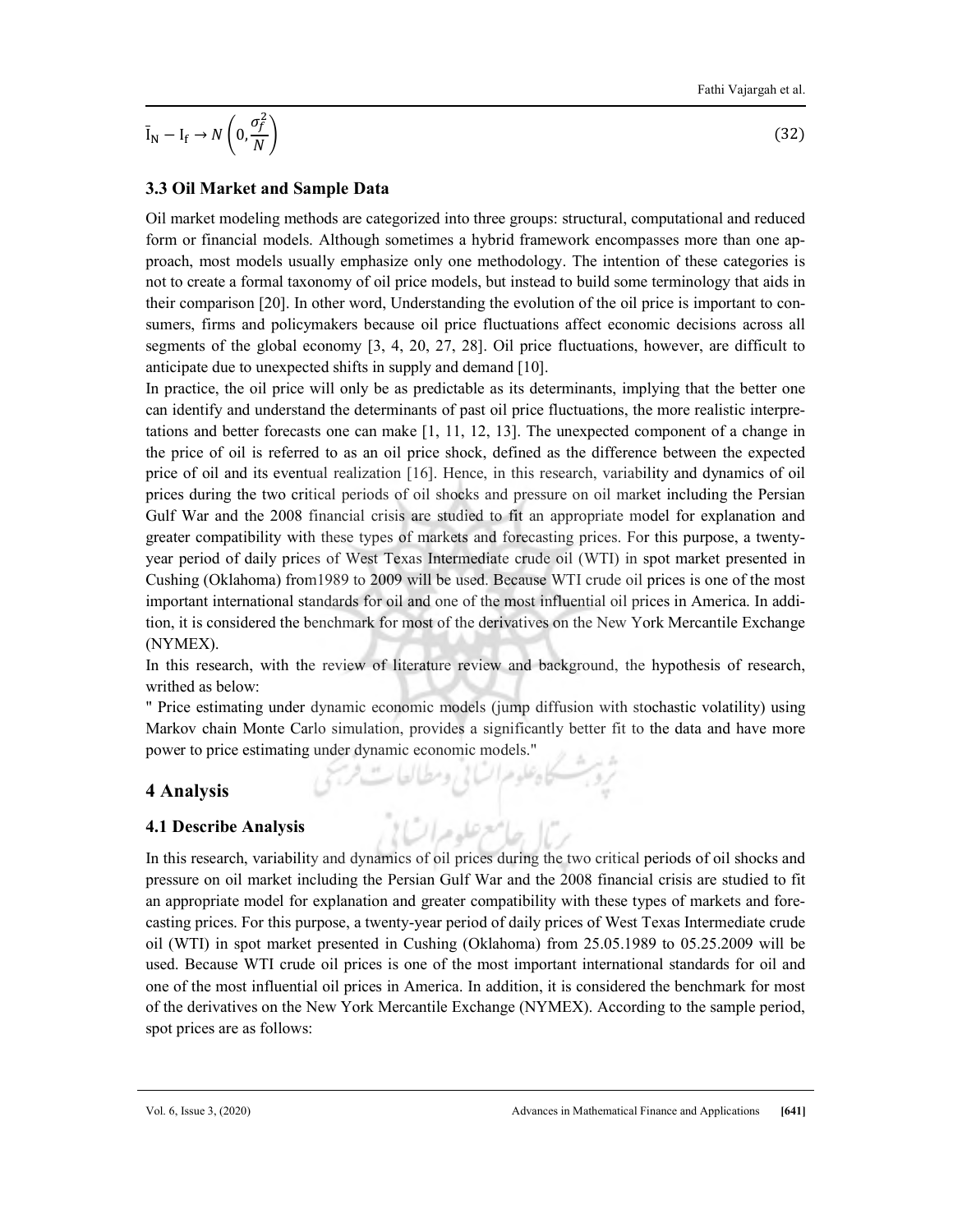

Fig.1: Spot Price Charts Source: finding of research

According to the figure, oil prices has experienced two major crises during our period sample and has caused changes in financial time-series process, and it shows two big jumps in prices. The first jump occurred during the 1990-1991 Iraqi invasion of Kuwait following the Persian Gulf War, and the second during the recent financial crisis that peaked in 2008. It also illustrates some of the jumps and volatilities during the Asian and Russian financial crises in 1997 and 1998. In other words, perhaps the most uncommon feature of the data is the recent boom in oil prices from 2002 to the end of 2008, when from around \$20 per barrel, the prices increased to over \$145. In the preliminary analysis, Table 1 demonstrates the descriptive statistics based on the sample data.

Average of oil time series when compared to its standard deviation is large. A comparison on the standard deviation of the mean shows that during the investigation, this variable has undergone large swings in oil prices and shows large volatilities in oil price returns. Significant negative skewness and elongation can be observed with high peaks and thicker tails and cannot be properly represented by a normal distribution. Such elongation and skewness is the common feature of asset returns. Time series demonstrates outstandingly high volatility over the sample period, especially during the Persian Gulf War and the financial crisis has. (Logarithm of the daily returns of oil prices is calculated using the

formula 
$$
\gamma_t = \ln(\frac{S_t}{S_{t-1}})
$$
).

| Elongation                         | <b>Skewness</b> | SD     | Min data   | Max data | Mean   |
|------------------------------------|-----------------|--------|------------|----------|--------|
| 28.4200                            | $-1.1302$       | 2.6803 | $-40.2039$ | 26.9804  | 0.0219 |
| <b>Source:</b> finding of research |                 |        |            |          |        |

Table 1: Statistical description of log data daily oil output in Period1989-2009

## 4.2 Results of estimating

## 4.2.1 Estimation of parameters

Estimating the distribution parameters of the diffusion process models with latent variables such as volatility and random jumps, the Markov chain Monte Carlo numerical methods is applied. If parameters and latent variables in the SVCJ model are  $\theta = {\mu, \mu_Y, \sigma_Y, \lambda, \alpha, \beta, \sigma_V, \rho, \rho_J, \mu_V}$  and  $X_t =$  ${V_t, Z_t^y, Z_t^v, J_t}$ , all components of  $\theta$  and X are assumed as random variables by MCMC method, Joint distribution of parameters and latent variables conditional on the data referred to as the posterior distribution is: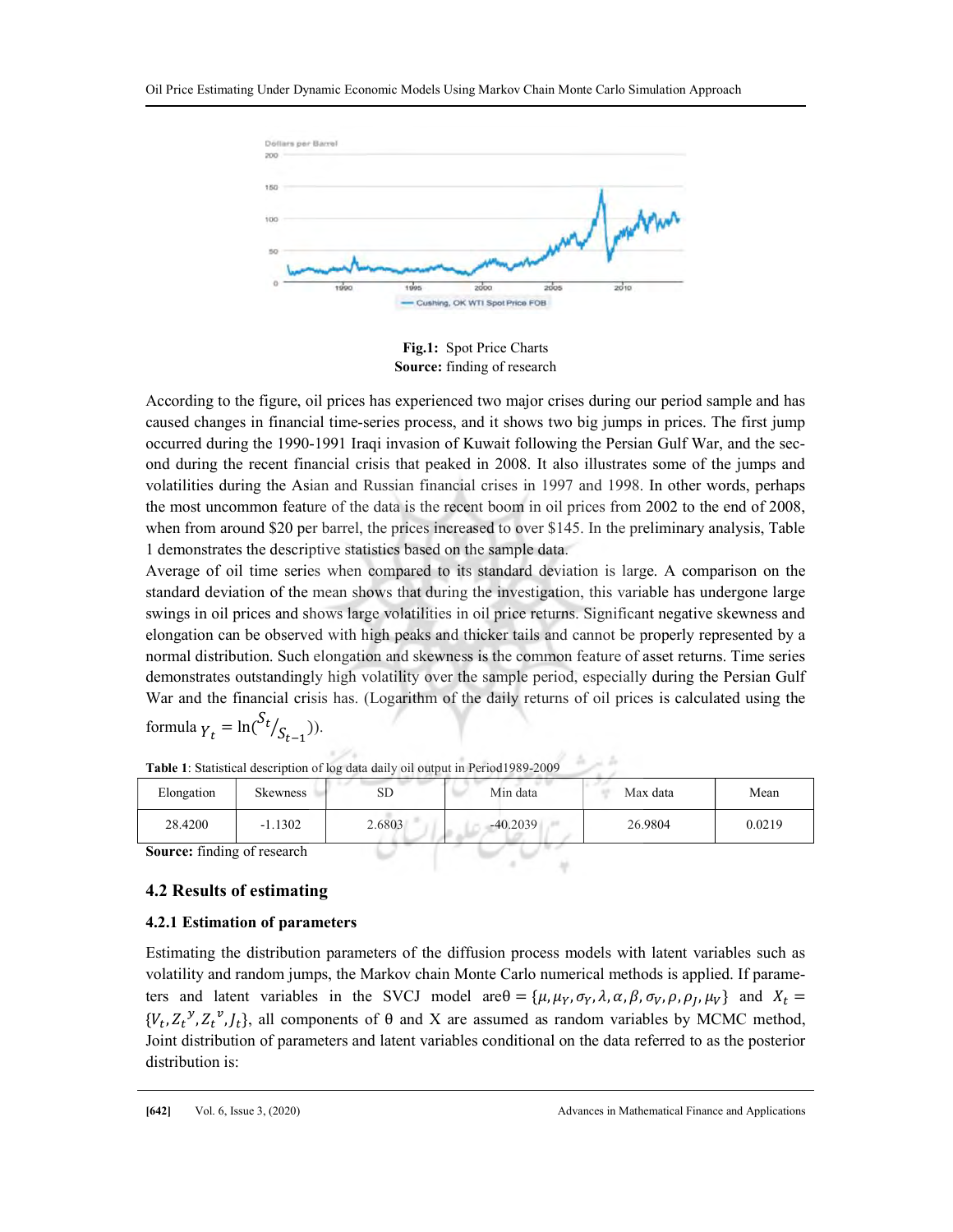$P(\theta, X|Y) = P(Y|\theta, X)P(X|\theta)P(\theta)$  (33)  $\mu \sim N(0.25)$  (34)

$$
\mu_Y \sim N(0,100), \sigma_V^2 \sim IG(2.5,0.1), (\alpha, \beta) \sim N(0_{2*1}, I_{2*2}), \mu \sim N(0,25)
$$
 (34)

$$
\sigma_Y^2 \sim \text{IG}(10,40), \rho \sim U(-1,1), \rho_J \sim N(0,0.5), \mu_V \sim IG(10,20), \qquad \lambda \sim Be(2,40) \tag{35}
$$

Posterior distribution can be decomposed into three factors;  $P(Y|\theta, X)$  data likelihood probability,  $P(X|\theta)$  prior distribution of latent variables conditional on the parameters, and  $P(\theta)$  the prior distribution of the parameters, where for the prior distributions parameters:

$$
\mu_Y \sim N(0,100) , \sigma_V^2 \sim IG(2.5,0.1) , (\alpha, \beta) \sim N(0_{2*1}, I_{2*2}) , \mu \sim N(0,25)
$$
 (36)

$$
\sigma_Y^2 \sim \text{IG}(10,40), \rho \sim U(-1,1), \rho_J \sim N(0,0.5), \mu_V \sim IG(10,20), \qquad \lambda \sim Be(2,40) \tag{37}
$$

Results from MCMC numerical methods using MATLAB, for each of the models are summarized in the table below. The columns mean and standard deviation are the mean and posterior standard deviation obtained from the estimation.

|                   |               |                          |                          |                   |              | Stochastic volatility corre- |            |
|-------------------|---------------|--------------------------|--------------------------|-------------------|--------------|------------------------------|------------|
| Heston model (SV) |               | Merton model (JD)        |                          | Bates model (SVJ) |              | lated jumps (SVCJ)           |            |
| Mean              | <b>STD</b>    | Mean                     | <b>STD</b>               | Mean              | <b>STD</b>   | Mean                         | <b>STD</b> |
| 0.0461            | 0.0261        | 0.0796                   | 0.0300                   | 0.05336           | 0.0261       | 0.0481                       | 0.0244     |
|                   |               | $-0.5300$                | 0.2991                   | 1.5166            | 0.8700       | $-1.3333$                    | 1.4594     |
|                   |               | 5.9998                   | 1.9339                   | 6.9609            | 1.2886       | 7.8986                       | 1.2817     |
|                   | ۰             | 0.1073                   | 0.0121                   | 0.0245            | 0.0077       | 0.0183                       | 0.0049     |
| 0.0171            | 0.0034        |                          |                          | 0.0106            | 0.0027       | 0.0194                       | 0.0065     |
| 6.6543            | 0.8394        | $\overline{\phantom{a}}$ |                          | 5.5287            | 0.8930       | 2.7422                       | 0.5288     |
| 0.1296            | 0.0186        |                          |                          | 0.0576            | 0.0108       | 0.0374                       | 0.0102     |
| $-0.399$          | 0.0600        | $\overline{\phantom{0}}$ |                          | $-0.1083$         | 0.0781       | $-00798$                     | 0.0901     |
|                   | -             | ٠                        | $\overline{\phantom{0}}$ |                   |              | 3.0957                       | 1.4469     |
|                   |               | ۰                        | ٠                        |                   |              | $-0.1242$                    | 0.3870     |
|                   | ۰             | 3.2581                   | 0.1288                   |                   | -            |                              |            |
|                   | $\sim$ $\sim$ |                          |                          |                   | $\mathbf{1}$ |                              |            |

Table 2: Estimation of Parameters

Source: Finding of Research

#### 4.2.2 Comparison of Models

One way to identify the best model obtained by the remnants is through the Euler differencing model where the residuals for each model are:

$$
\varepsilon_{t+1}^{Y,SVCJ} = \frac{Y_{t+1} - \mu - Z_{t+1}^Y f_{t+1}}{\sqrt{V_t}} \sim N(0,1)
$$
\n
$$
\varepsilon_{t+1}^{Y,SVJ} = \frac{Y_{t+1} - \hat{\mu} - \hat{Z}_{t+1}^Y \hat{f}_{t+1}}{\sqrt{\hat{V}_t}} \; ; \; \varepsilon_{t+1}^{Y,SV} = \frac{Y_{t+1} - \hat{\mu}}{\sqrt{\hat{V}_t}} \; ; \; \varepsilon_{t+1}^{Y,D} = \frac{Y_{t+1} - \hat{\mu} - \hat{Z}_{t+1}^Y \hat{f}_{t+1}}{\hat{\sigma}_c}
$$
\n
$$
(38)
$$

Residues is estimated to have approximately a normal distribution  $N(0,1)$ . Figure 2 shows the normal probability plots for the four models. Normal probability plots is used for assessing whether the data has a normal distribution. Many statistical methods based on the assumption that the distribution of normal is created. Therefore, the normal probability plots can provide assurance that this assumption is acceptable, or that it refutes the assumption. Plus, sign in the charts expresses empirical probability against the data value for each point in the data. In the normal probability plot, if all data points fall near the line, the assumption of normality is reasonable. Otherwise, if the curve points are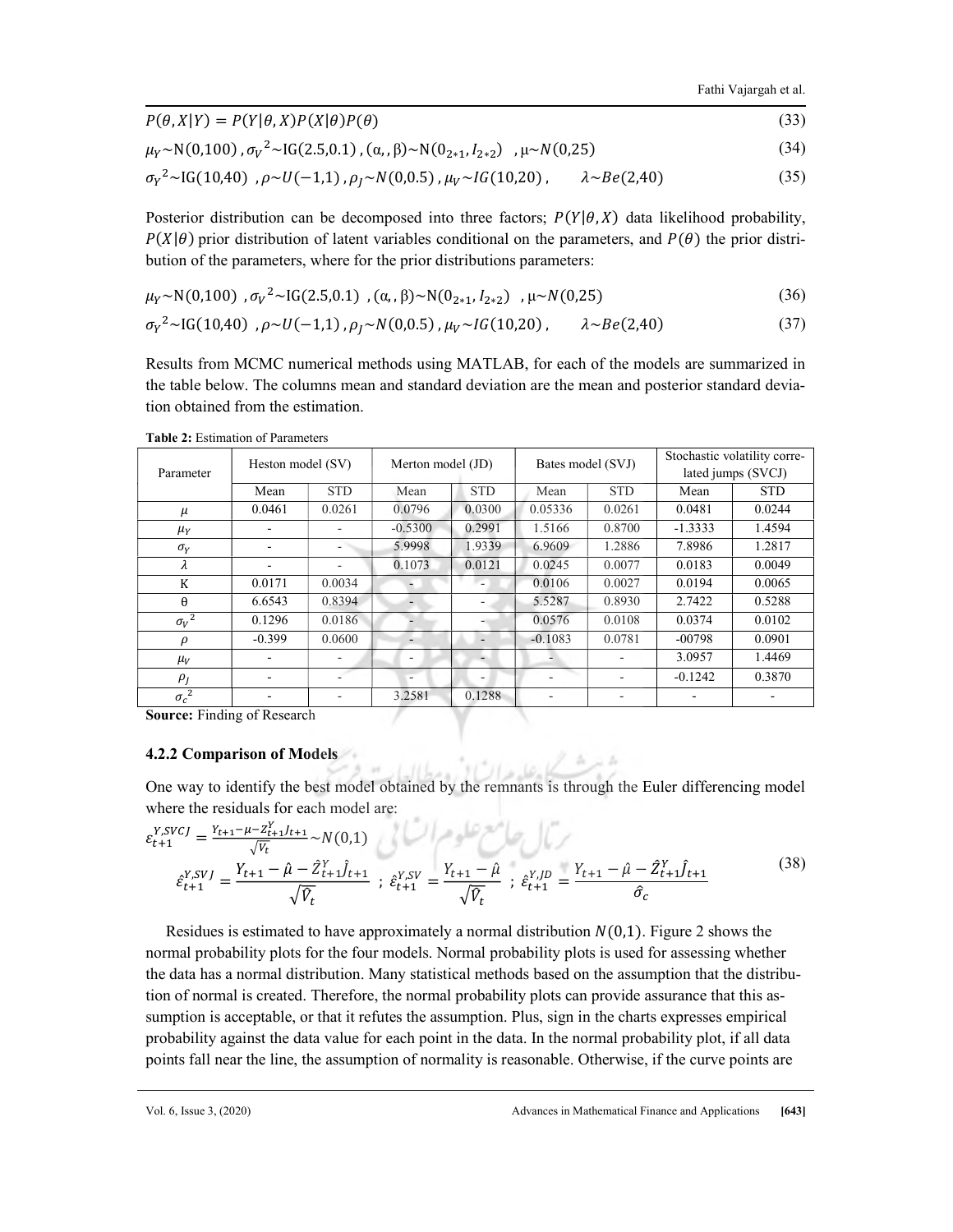away from the line, the normality assumption is not justified. Analysis of normality is typically a mixture of normal probability plots with a test of normality.

The Jarque-Bera test is a test to check the normality of time series. The null hypothesis of the test is that the data are normally distributed. In other words, the null hypothesis is a joint hypothesis of zero skewness and zero stretch. This test has an asymptotic distribution of  $(\chi^2$  with the DOF 2. The test statistic is  $JB = \frac{n}{6} (s^2 + \frac{(k-3)^2}{4})$  $\frac{3}{4}$ ) where n is the sample size, s is the sample skewness, and k is sample elongation. Great statistics indicates that the data do not follow a normal distribution. The test applies a table of critical values calculated using Monte Carlo simulation for sample sizes of less than 2000 and the significant level  $\alpha$  between 0.001 and 0.5. According to the figure, it can be seen that the SV and JD models, their corresponding residues significantly deviate from normality. The charts for SVCJ and SVJ models have improved significantly. Residuals for the model SVCJ shows no strong sign of abnormalities. Also, using the Jarque-Bera test, we check and examine the assumption of normality of the residues. The p-value of the test for SVCJ model, is 0.088 indicating that the test cannot reject the null hypothesis of normality at any standard significance level (0.05, 0.001) and have a normal distribution. Null hypothesis is rejected for the SVJ models and the p-value of SV and JD are both less than10<sup> $-10$ </sup>, which strongly indicates a rejection of the assumption of normality of residual distribution for all significant levels.



Source: Finding of Research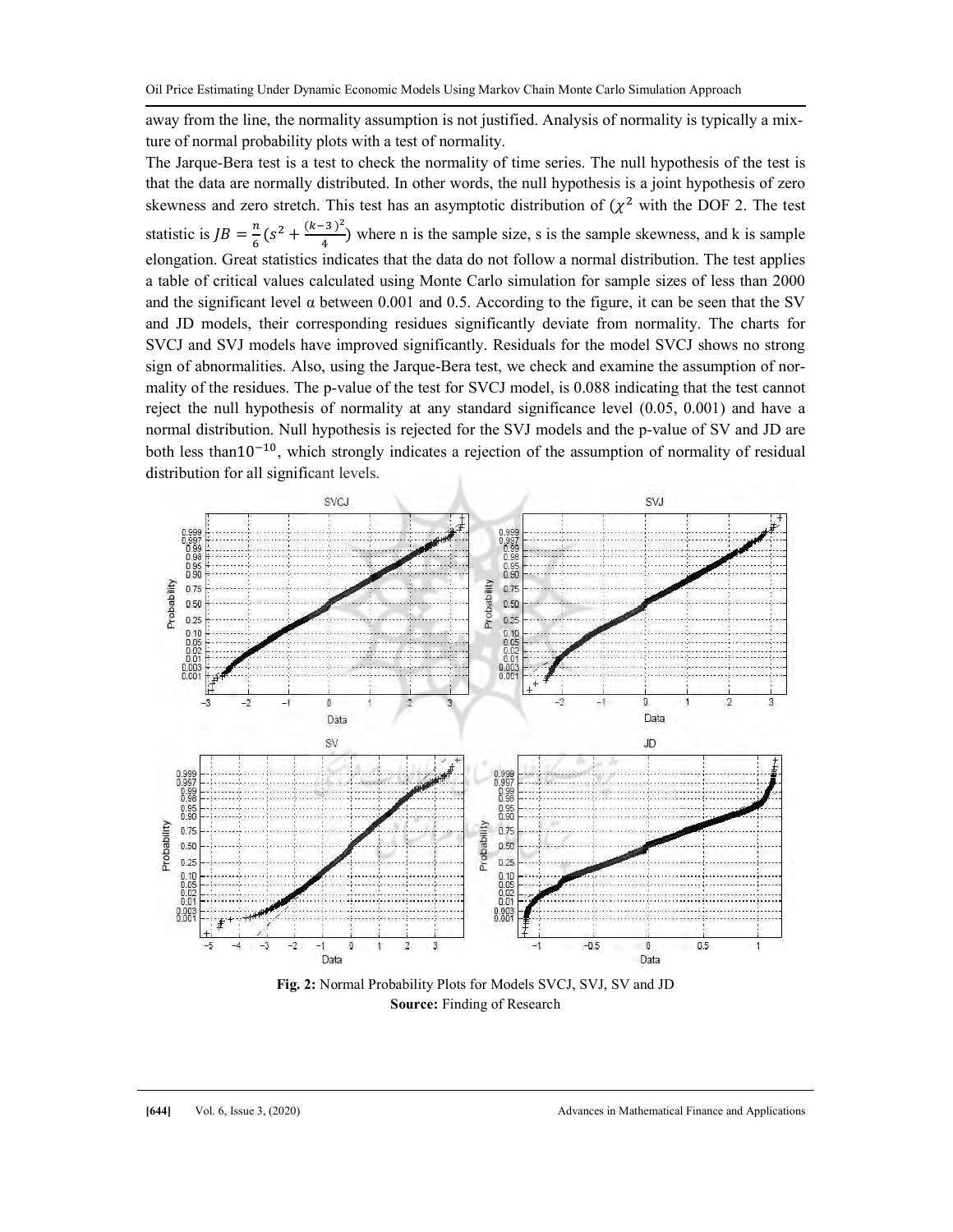

Fig. 3: Scatter Plots for Models SVCJ, SVJ, SV and JD

Estimating the parameters and checking the normality assumption for the estimated residuals of the models, we compare models and select the best model to fit the sample data set for oil price, under the Monte Carlo simulation technique in a specific time, and compare the average simulated prices with the actual market price. Models with Euler differencing functions are implemented in MATLAB and letting the parameter estimates (Table 2) in them, the output will be similar to the Figures 3, 4 and 5.



Two of the best oil price paths simulated by Monte Carlo for the next three months (the day  $90<sup>th</sup>$ ) are presented above. Each graph is plotted according to the characteristics and features available in the structure of the functions of each model, such as jumps and stochastic volatility in the price paths, which have a decisive role in the behavior of oil prices. The table below shows the average oil price obtained through simulating price paths for each of the models.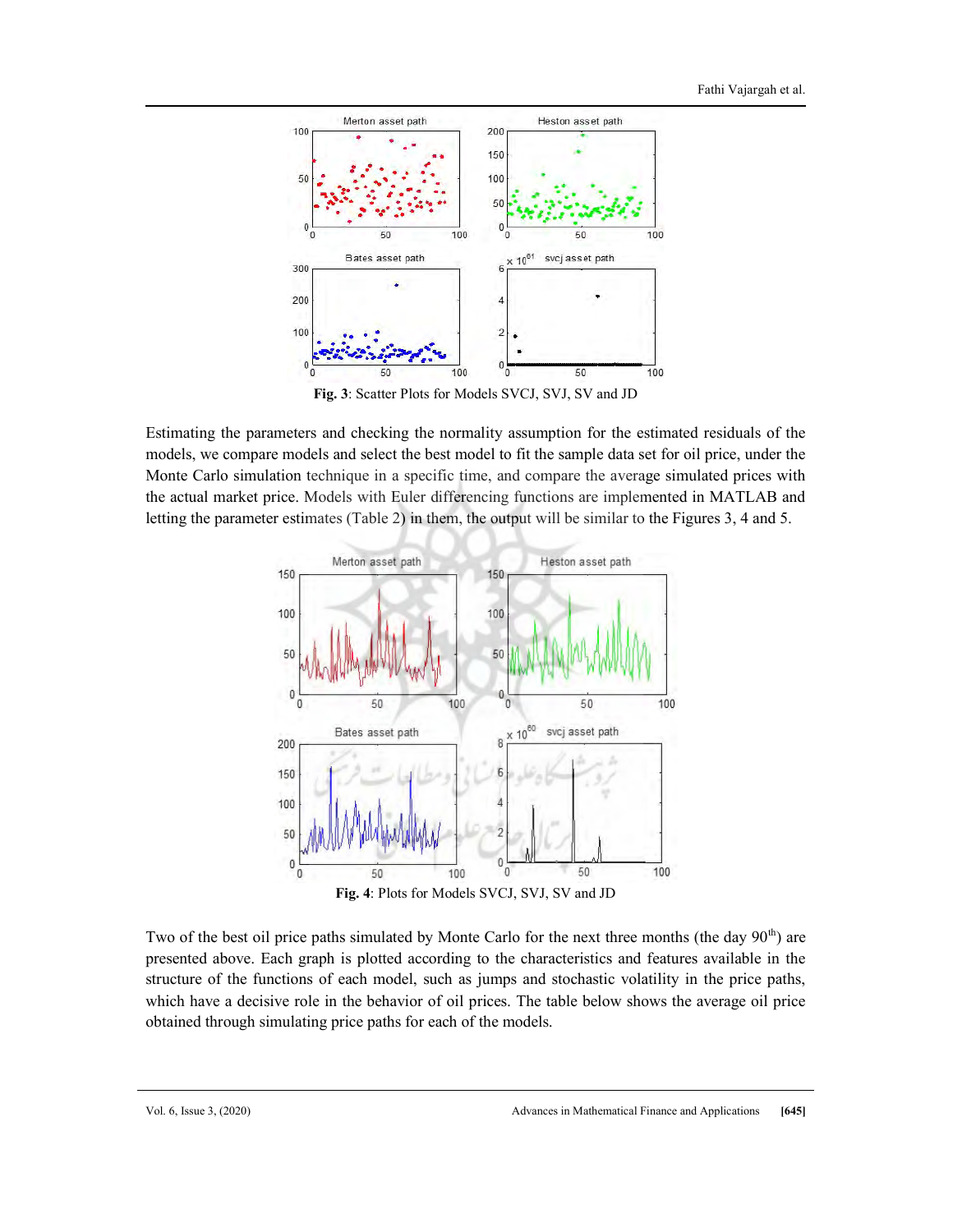Oil Price Estimating Under Dynamic Economic Models Using Markov Chain Monte Carlo Simulation Approach



Fig. 5: Oil Price Paths Charts by Monte Carlo Simulation for SVCJ, SVJ, SV, and JD Models Source: Finding of Research

| Table 3: The Average Oil Prices Calculated by Simulating Models Price Paths |  |  |
|-----------------------------------------------------------------------------|--|--|
|                                                                             |  |  |

| Stock price mean                   | Asset Paths Merton | Asset Paths Heston | Asset Paths<br><b>Bates</b> | <b>SVCJ</b><br>Asset Paths |
|------------------------------------|--------------------|--------------------|-----------------------------|----------------------------|
|                                    | 39.9928            | 44.31801           | 42.34361                    | 1.02702                    |
| <b>Source:</b> Finding of Research |                    |                    |                             |                            |

The price per barrel of WTI crude oil spot market on the 90th day on May 9, 1986 was about \$15.83. As it can be seen the closest average price to the actual market price is obtained through simulating the price paths of SVCJ model.

# 6 Conclusion

In this research, variability and dynamics of oil prices selecting a sample of WTI oil spot market during the two critical periods of oil shocks and pressure on oil market including the Persian Gulf War and the 2008 financial crisis are studied. Plotting the WTI spot price charts and tables describing the statistical data of daily oil output log data, it is clearly seen that the distribution of the logarithm of asset prices (crude oil) is not normal and the distributions has a taller central peak, thicker tails and negative skewness and elongation compared to a normal distribution. In addition, across the sample and particularly during some of the most critical periods of the oil shock, the price volatility is high and outstanding.

According to the experimental results, we seek a model which combining the jumps and stochastic volatilities better fit to the data and have a more acceptable representation of the oil prices dynamics. In this context, estimating the parameter under the represented models in Section II, using one of the methods for diagnosing an appropriate model, is to check the assumption of normality of the residues estimated from the discrete functions of the models. By checking this assumption for all models, we showed that only the Jarque-Bera test approves the normality assumption of the estimated residuals for SVCJ model at all significant levels of the standard normal distribution and has a normal distribution. We simulate oil prices path for all the models with Monte Carlo simulation method at a certain time for our sample period. By separately comparing the average prices for each model, we find that models with actual market prices, the SVCJ model is closer to the actual price of the market and it is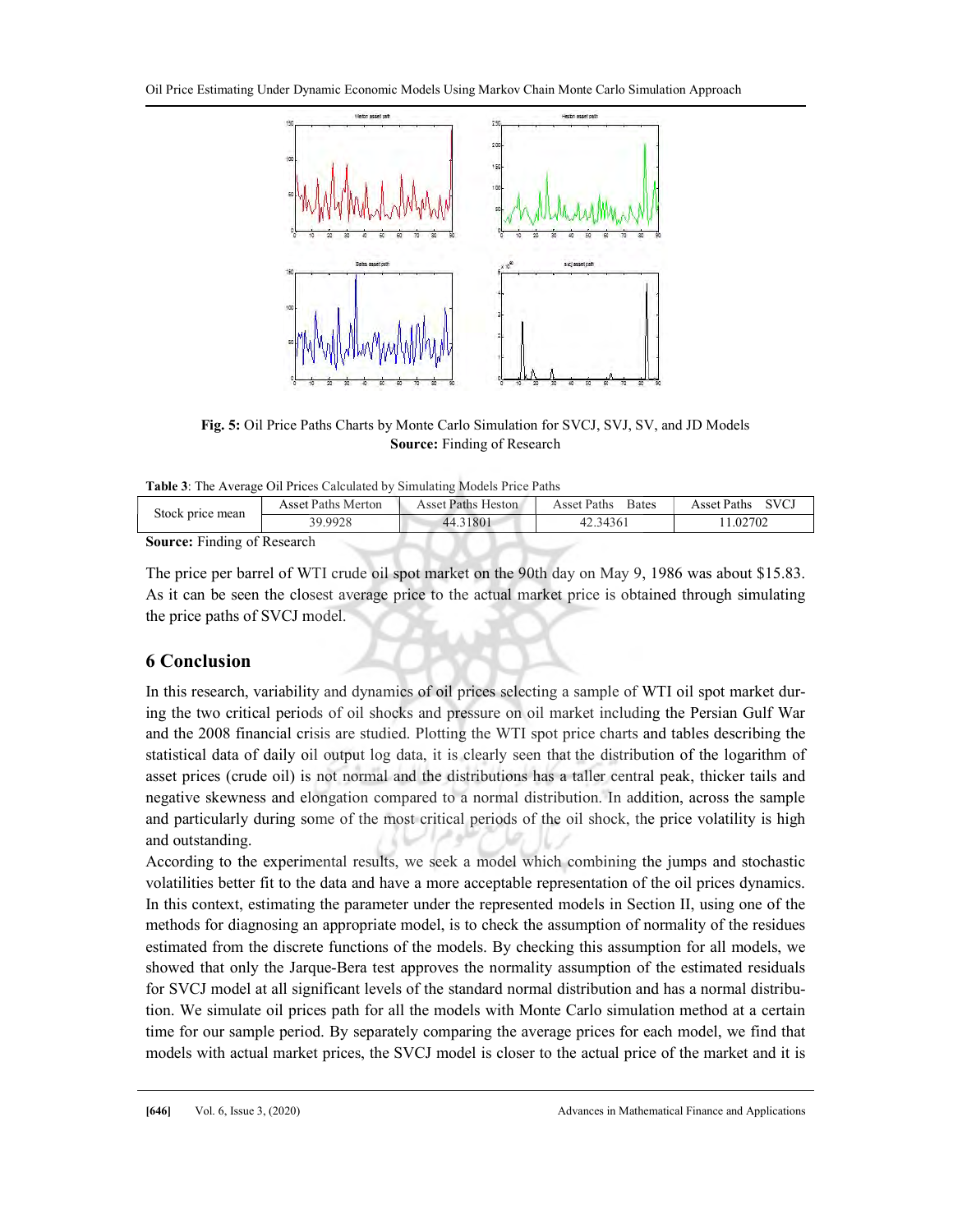the best model fit to the original data. Price paths simulation Graphs also indicate that the jumps in both price and scholastic volatility provide a significantly better fit to the actual values of the market, and can modify the price paths to the original data, and even further promote jumps in the volatility model. Also, observing the scatter plots, Merton [36] and Heston [21] models have too many outliers, but the Bates model with correlated scholastic volatility (SVCJ) has less outliers than the price assumed in the simulation, and if there are outliers, its amount will not increase. Finally, we showed that jumps in both prices and volatility are vital and influential factors. We suggest they be used in future studies on modeling the oil price.

Moreover, in this section, for the more conclusion, the result of this research compared with some of the research that pay to oil price estimating under dynamic economic models using Markov Chain and Monte Carlo simulation approach. Where, we referred and compared the results of this research with research of the Li et al. [31], Ma et al. [35], Le Sage et al. [32], Hong et al. [22], Tsiliyannis [41], Lux [35], Shao et al. [39], Kim et al. [29], Lian et al. [30], Estevez et al. [17], García [19], Longstaff and Schwartz [33], Chib and Greenberg [14]. But, one of the important researches that compared with this research, was Kim et al. [12], research. Where, Kim et al. [12], In theirs study, by adopting a stochastic volatility model with or without jumps to represent the dynamics of European Union Allowances (EUA) futures prices, theirs estimate, the daily volatilities and model parameters by using the Markov Chain Monte Carlo method for stochastic volatility (SV), stochastic volatility with return jumps (SVJ) and stochastic volatility with correlated jumps (SVCJ) models. Hence, the empirical results of this research, reveal three important features of emissions markets. First, the data presented herein suggest that European Union Allowances (EUA) futures prices exhibit significant stochastic volatility. Second, the leverage effect is noticeable regardless of whether or not jumps are included. Third, the inclusion of jumps has a significant impact on the estimation of the volatility dynamics. Finally, the market becomes very volatile and large jumps occur at the beginning of a new phase. Moreover, theirs said that these findings are important for policy makers and regulators. where, also, the results of this study showed that this model is more efficient than the others are, as it provides a significantly better fit to the data, and therefore, corrects the shortcomings of the previous models and that it is closer to the actual market prices. Therefore, our estimating model under the Monte Carlo simulation allows an analysis on oil prices during certain times in the periods of tension and shock in the oil market and it can be said that these results are consistent with the results of research by Kim et al. [29].

## References

[1] Alquist, R., Kilian, L., Vigfusson, R.J., Forecasting the Price of Oil. In G. Elliot and A. Timmersmann (ed.), Handbook of Economic Forecasting, Amsterdam: North Holland, 2013, 2, P. 427-507.

ثروث كاهلوم السابي ومطالعات فريجي

[2] Agah, M., Malekpoor, H., Bagheri, A., Investigating the Effect of Financial Constraints and Different Levels of Agency Cost on Investment Efficiency, Advances in Mathematical Finance and Applications, 2017, 2(4), P. 31-47. Doi: 10.22034/amfa.2017.536264

[3] Ahmadi, R., Kordloei, H., The Effect of Financial Distress on the Investment Behavior of Companies Listed on Tehran Stock Exchange, Advances in Mathematical Finance and Applications, 2018, 3(4), P. 17-28. Doi: 10.22034/amfa.2019.565459.1108

[4] Bates, D.S., Jumps and stochastic volatility: exchange rate processes implicit in Deutsche mark options, Review of Financial Studies,1996, 9, P. 69-107. Doi: 10.3386/w4596.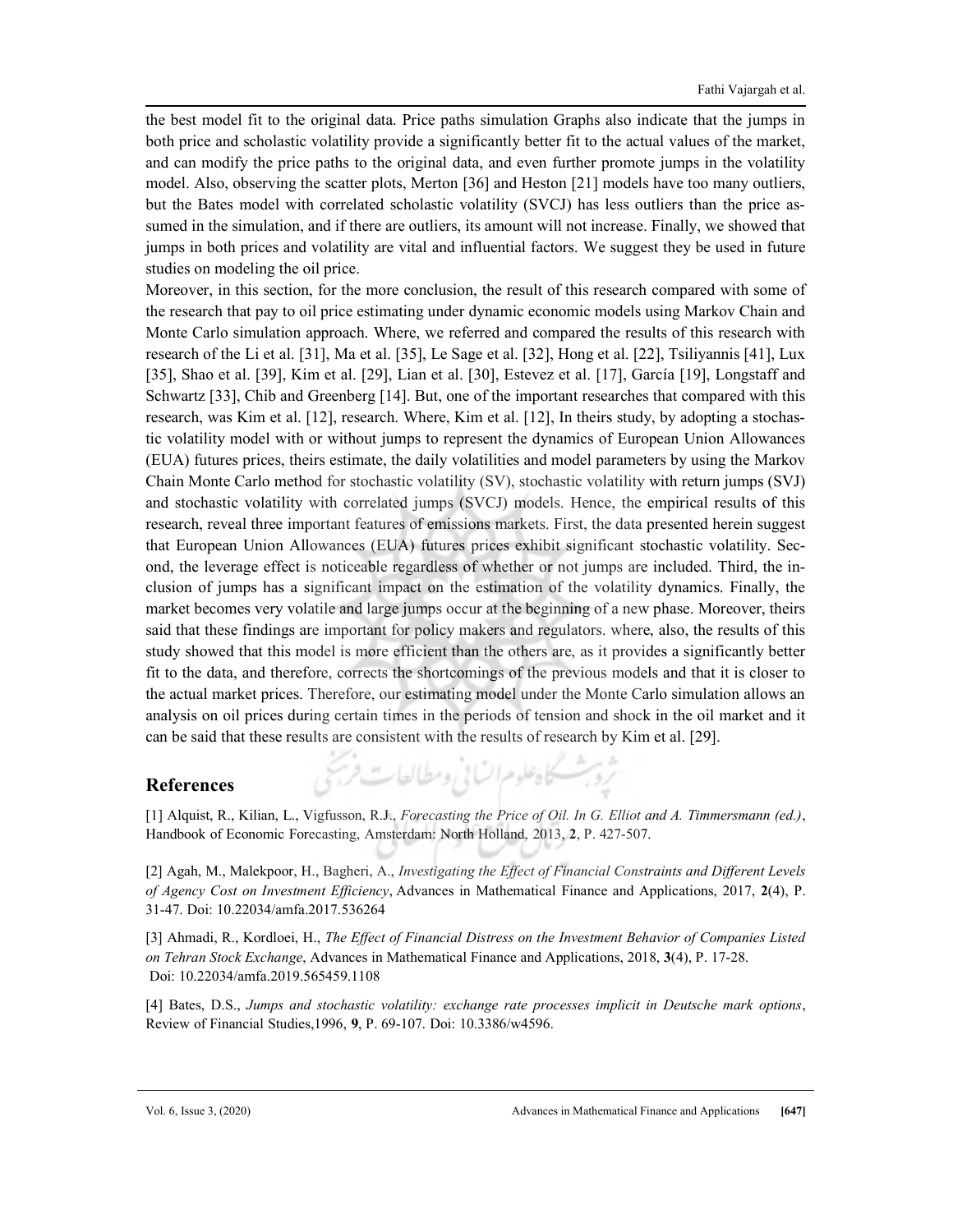[5] Barsky, R.B., Kilian, L., Do We Really Know that Oil Caused the Great Stagflation? A Monetary Alternative. In B.S. Bernanke and K. Rogoff (ed.) NBER Macroeconomics Annual, Cambridge: MIT Press., 2001, 16, P. 137-183.

[6] Barsky, R.B., Kilian, L., Oil and the Macroeconomy since the 1970s, Journal of Economic Perspectives, 2004, 18(4), P. 115-134.

[7] Black, F., Studies of Stock Price Volatility Changes, Proceedings of the 1976 Meetings of the American Statistical Association, Business and Economics Statistics Section, 1976, P. 177-181.

[8] Black, F., Scholes, M., The Pricing of Options and Corporate Liabilities, Journal of Political Economy, Published By: The University of Chicago Press, 1973, 81(3), P. 637-654, https://www.jstor.org/stable/1831029

[9] Kilian, L., The Economic Effects of Energy Price Shocks, Journal of Economic Literature, 2008, 46(4), P. 871-909.

[10] Baumeister, C., Kilian, L., Fourty Years of Oil Price Fluctuations: Why the Price of Oil May Still Surprise Us, Journal of Economic Perspectives,  $2016$ ,  $30(1)$ , P. 139-160.

[11] Baumeister, C., Kilian, L., Understanding the Decline in the Price of Oil since June 2014, Journal of the Association of Environmental and Resource Economics, 2016, 3(1), P. 131-158.

[12] Baumeister, C., Kilian, L., Real-Time Forecasts of the Real Price of Oil, Journal of Business and Economic Statistics, 2012, 30, P. 326-336.

[13] Baumeister, C., Kilian, L., Real-Time Analysis of Oil Price Risks using Forecast Scenarios, IMF Economic Review, 2014, 62, P. 119-145.

[14] Chib, S., Greenberg, E., Markov Chain Monte Carlo Simulation Methods in Econometrics, Econometric Theory,1996, 12(3), P. 409-431. Doi: 10.1017/S0266466600006794.

[15] Dibachi, H., Behzadi, M.H., Izadikhah, M., Stochastic Modified MAJ Model for Measuring the Efficiency and Ranking of DMUs, Indian Journal of Science and Technology, 2015, 8(8), P.1-7, Doi: 10.17485/ijst/2015/v8iS8/71505

[16] Economou, A., Agnolucci, P., Fattouh, B., De Lipis, V., A Structural Model of the World Oil Market: The Role of Investment Dynamics and Capacity Constraints in Explaining the Evolution of the Real Price of Oil Andreas, OIES PAPER: WPM 75, Oxford Institute for Energy Studies, Registered Charity, 2017, 286084, P. 1-40. تعرصوه ميرا

[17] Estévez, G., Infante, S., Sáez, F., Estimation of general equilibrium model in dynamic economies using Markov Chain Monte Carlo methods, Rev. Mate. Teor. Aplic, 2012, 19(1), P. 7–36. Doi: 10.15517/rmta.v19i1.2102.

[18] Eraker, B., Do stock prices and volatility jump? Reconciling evidence from spot and option prices, The Journal of Finance, 2004, 59 (3), P. 1367–1403.

[19] García, D., Convergence and Biases of Monte Carlo estimates of American option prices using a parametric exercise rule, Journal of Economic Dynamics and Control, 2003, 27(10), P. 1855-1879. Doi: 10.1016/S0165-1889(02)00086-6.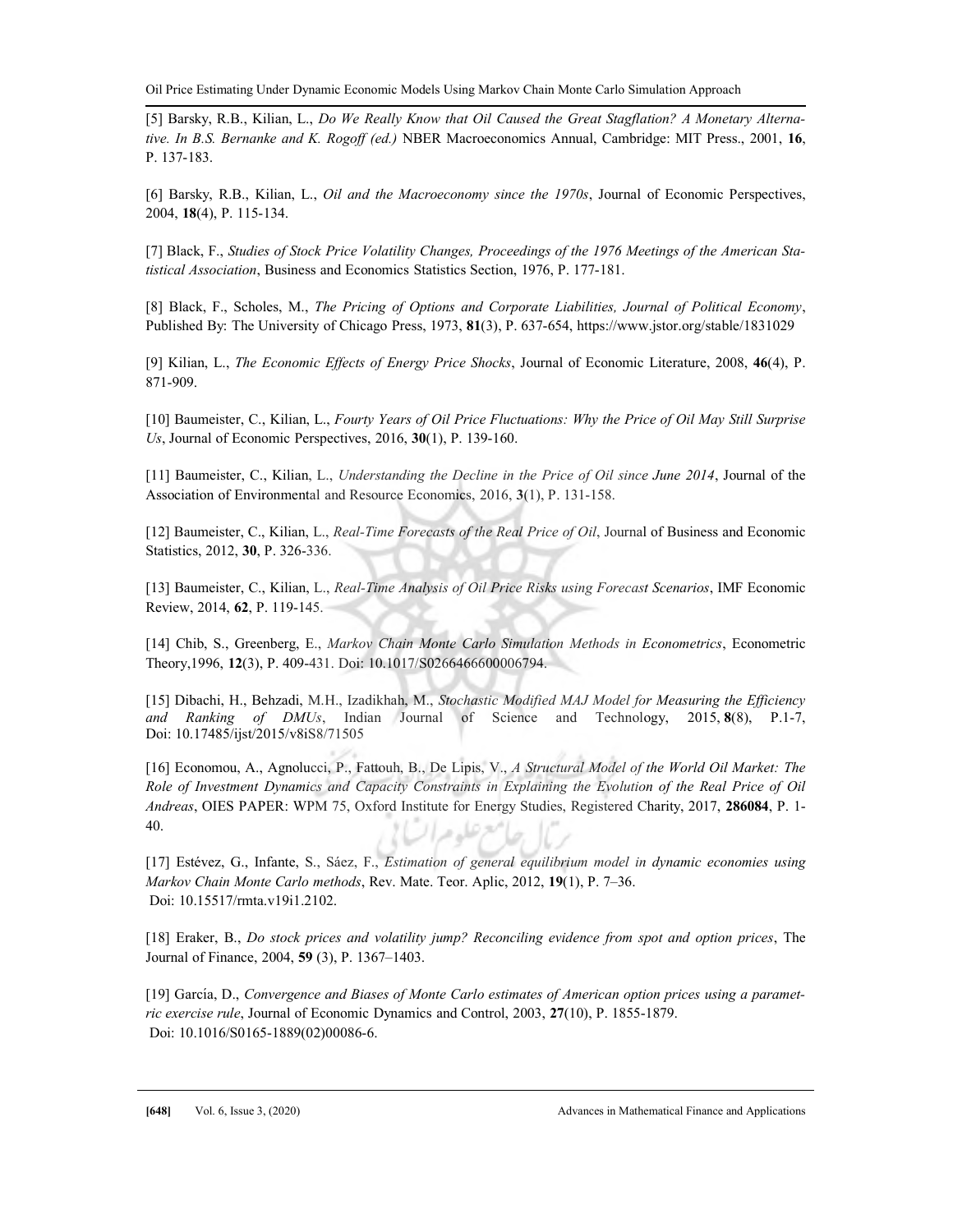[20] Hamilton, J. D., *Understanding Crude Oil Prices*, The Energy Journal, 2009, 30(2), P. 179-206.

[21] Heston, S.L., A closed-form solution for options with stochastic volatility with applications to bond and currency options. Review of Financial Studies, 1993, 6, P. 327–343. Doi: 10.1093/rfs/6.2.327

[22] Hong, H., Bian, Z., Chen, N., Leverage effect on stochastic volatility for option pricing in Hong Kong: A simulation and empirical study, The North American Journal of Economics and Finance, 2019, 100925.

[23] Huntington, H., Al-Fattah, S., Huang, Z., Gucwa, M., Nouri, A., Oil Markets and Price Movements: A Survey of Models, USAEE Working Paper No. 13-129, 2013, Doi: 10.2139/ssrn.2277330.

[24] Izadikhah, M., Khoshroo, A., Energy management in crop production using a novel fuzzy data envelopment analysis model, RAIRO-Oper. Res., 2018, 52 (2), P. 595-617, Doi: 10.1051/ro/2017082

[25] Izadikhah, M., Farzipoor Saen, R., Ranking sustainable suppliers by context-dependent data envelopment analysis, Ann Oper Res, 2020, 293, P. 607–637, Doi: 10.1007/s10479-019-03370-4

[26] Karbasi Yazdi, H., Mohammadian, M., Effect of Profitability Indices on the Capital Structure of Listed Companies in Tehran Stock Exchange, Advances in Mathematical Finance and Applications, 2017, 2(3), P. 1-11. Doi: 10.22034/amfa.2017.533085

[27] Kilian, L., The Economic Effects of Energy Price Shocks, Journal of Economic Literature, 2008, 46(4), P. 871-909.

[28] Kilian, L., Oil Price Shocks: Causes and Consequences, Annual Review of Resource Economics, 2014, 6(2014), P. 133-154.

[29] Kim, J., Park, Y.J., Ryu, D., Stochastic volatility of the futures prices of emission allowances: A Bayesian approach, Physica A, 2017, 465 (2017), P. 714–724.

[30] Lian., L., Szu-Lang., C., Jun, H., State-dependent jump risks for American gold futures option pricing, The North American Journal of Economics and Finance, 2015, 1(1), 33, P. 115-133. Doi: 10.1016/j.najef.2015.04.001.

[31] Li, D., Clements, A., Drovandi, C., Efficient Bayesian estimation for GARCH-type models via Sequential Monte Carlo, Econometrics and Statistics, 2020, Doi: 10.1016/j.ecosta.2020.02.002.

[32] Le Sage, J.P., Chih, Y-Y., Vance, C., Markov chain Monte Carlo estimation of spatial dynamic panel models for large samples, Computational Statistics & Data Analysis, 2019, 138, P. 107-125. Doi: 10.1016/j.csda.2019.04.003. معرعله مرا

[33] Longstaff, F.A., Schwartz, E.S., Valuing American options by simulation: A simple least-squares approach, Review of Financial Studies, 2001, 14, P. 113–147. Doi: 10.1093/rfs/14.1.113.

[34] Lux, T., Estimation of agent-based models using sequential Monte Carlo methods, Journal of Economic Dynamics and Control, 2018, 91, P. 391-408. Doi: 10.1016/j.jedc.2018.01.021

[35] Ma, J., Li, W., Zheng, H., Dual control Monte-Carlo method for tight bounds of value function under Heston stochastic volatility model, European Journal of Operational Research, 2020, 280(2), P. 428-440. Doi: 10.1016/j.ejor.2019.07.041.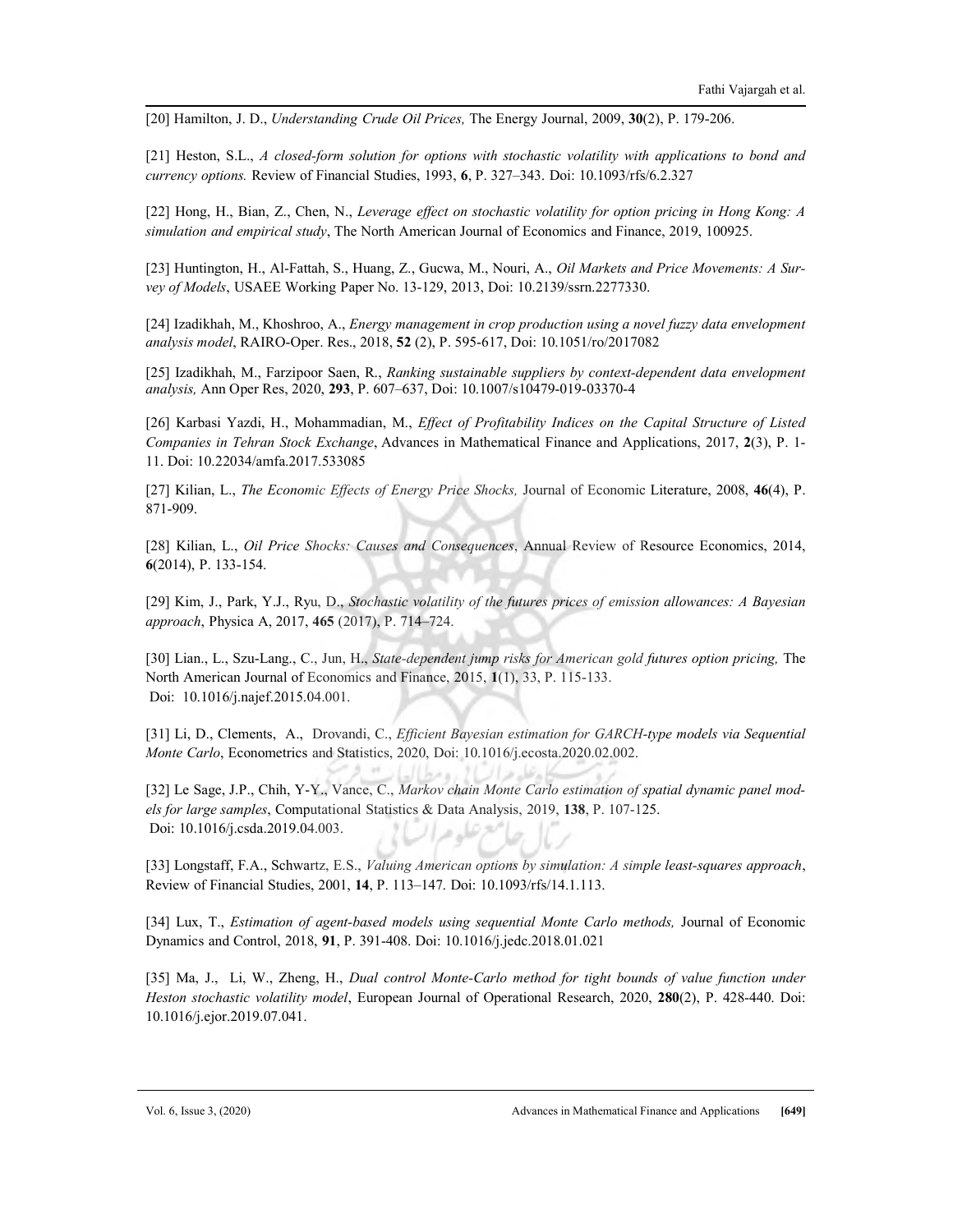Oil Price Estimating Under Dynamic Economic Models Using Markov Chain Monte Carlo Simulation Approach

[36] Merton, R.C., Option pricing when underlying stock returns are discontinuous. Journal of Financial Economics, 1976, 3, P. 124–144. Doi: 10.1016/0304-405X(76)90022-2.

[37] Cox, J.C., Ingersoll, Jr. J.E., Ross, S., A theory of the term structure of interest rates, Econometrica, 1985, 53(2), P. 385-407, Doi: 10.2307/1911242, https://www.jstor.org/stable/1911242

[38] Rezaei, N., Elmi, Z., Behavioral Finance Models and Behavioral Biases in Stock Price Forecasting, Advances in Mathematical Finance and Applications, 2018, 3(4), P. 67-82. Doi: 10.22034/amfa.2019.576127.1118

[39] Shao, J., Papaioannou, D.A., Pantelousbc, A.A., Pricing and simulating catastrophe risk bonds in a Markov-dependent environment. Applied Mathematics and Computation, 2017, 309(15), P. 68-84. Doi: 10.1016/j.amc.2017.03.041

[40] Tone, K., Toloo, M., Izadikhah, M., A modified slacks-based measure of efficiency in data envelopment analysis, European Journal of Operational Research, 2020, 287 (2), P. 560-571. Doi: 10.1016/j.ejor.2020.04.019.

[41] Tsiliyannis, C.A., Markov chain modeling and forecasting of product returns in remanufacturing based on stock mean-age, European Journal of Operational Research, 2018, 271(2), P. 474-489. Doi: 10.1016/j.ejor.2018.05.026.

sum=0;

#### Appendix

% Set up the parameters.  $lam = 2;$ n = 1000; % Generate the random variables. uni = rand $(1, n)$ ;  $X = -log(uni)/lam;$ % Get the values to draw the theoretical curve.  $x = 0: .1:5;$ % This is a function in the Statistics Toolbox.  $v =$ exppdf(x, 1/2): % Get the information for the histogram.  $[N,h] = \text{hist}(X,10);$ % Change bar heights to make it correspond to 上海 % the theoretical density see Chapter 5.  $N = N/(h(2)-h(1))/n$ ; % Do the plots. bar(h,N,1,'w') hold on plot(x,y) hold off xlabel('X') ylabel('f(x) - Exponential') function f() disp('For simulation of f\_distribution') a=input('Please inter a : '); b=input('Please inter b : '); for j=1:1000 sum=0; for i=1:a sum=sum+randn^2; end;  $x(j)=sum;$ 

 for i=1:b sum=sum+randn^2; end;  $y(j)=sum;$ end  $ff=x.$ /y; mean(ff) var(ff) hist(ff) function f() a=input('Please inter a : '); b=input('Please inter b : '); for j=1:10000 sum=0; for  $i=1 \cdot h$ sum=sum+(-a)\*log(rand); end  $x(j)$ =sum; end

mean error=mean(x)-a\*b var\_error=var(x)-a^2\*b<br>hist(x)<br>clear; hist(x) clear; unction  $f()$ سنا n=input('Please inter free degree for simulation of k square distribution: '); for j=1:1000 sum=0; for i=1:n sum=sum+randn^2; end;  $x(i)$ =sum; end mean(x) var(x) hist(x) function f() n=input('Please inter free degree for simulation of

t distribution: '); for j=1:1000 sum=0; for i=1:n sum=sum+randn^2; end;  $x(j)$ =rand/sqrt(sum/n); end m\_error=mean(x) var error=var(x)-n/(n-2) hist(x) clear; clc; n=input('Please inter free degree for simulation of t\_distribution: '); for j=1:1000 sum=0; for i=1:n+1 z(i)=randn; end;  $x(i)$ =mean(z)/(var(z)/sqrt(n+1) ); end m\_error=mean(x) var  $error=var(x)-n/(n-2)$ hist(x) % Set up the parameters.  $lam = 2;$ n = 1000; % Generate the random variables. uni =  $\text{rand}(1,n)$ ;  $X = -log(uni)/lam;$ % Get the values to draw the theoretical curve.  $x = 0: .1:5;$ % This is a function in the Statistics Toolbox.  $y = exppdf(x, 1/2)$ ;

 $\pm$  /

w

[650] Vol. 6, Issue 3, (2020) Advances in Mathematical Finance and Applications